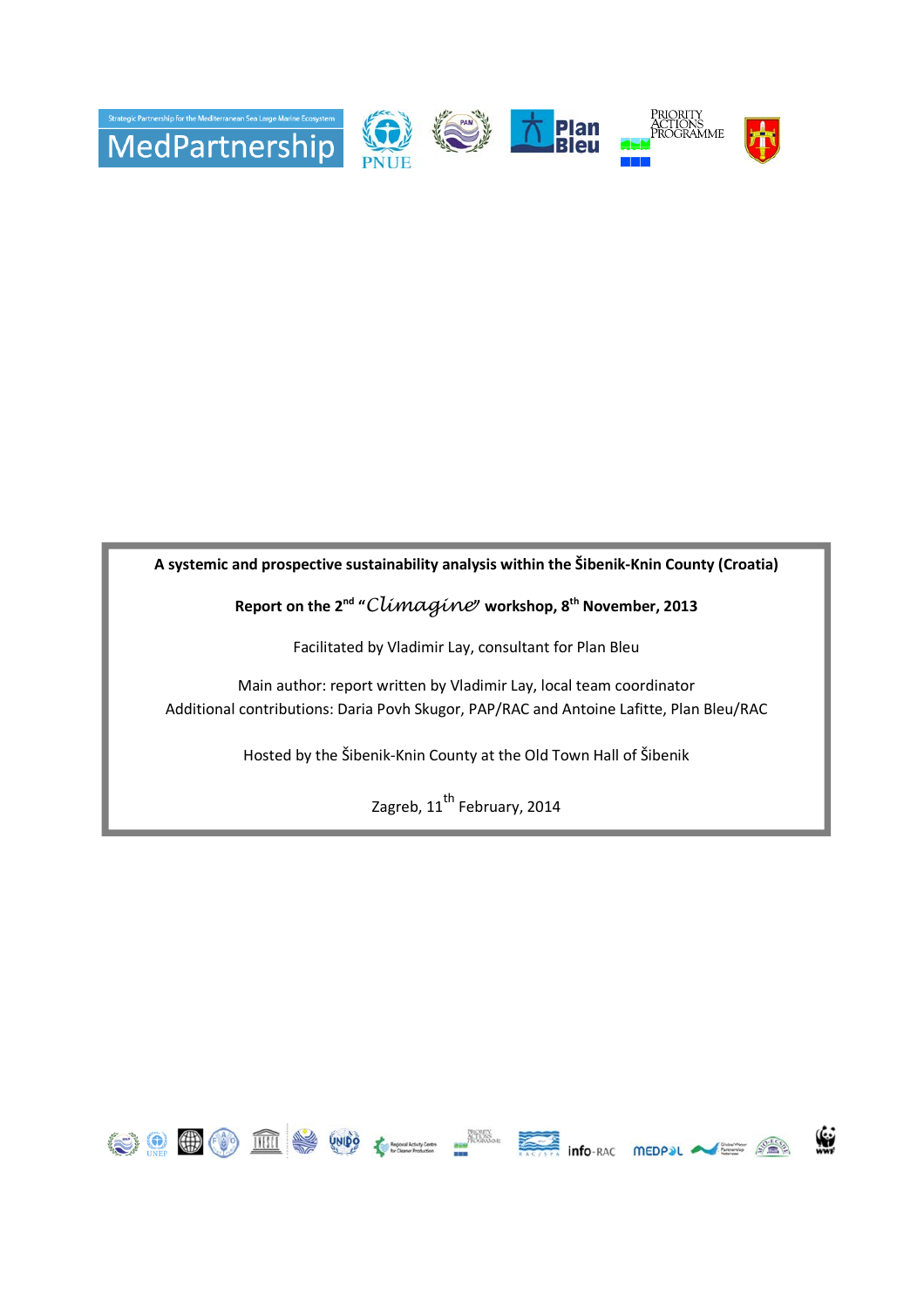# **Table of contents**

| II. | Empirical Analysis of Stakeholders in the Coastal Zone of Šibenik-Knin County (ŠKC) - |  |
|-----|---------------------------------------------------------------------------------------|--|
|     |                                                                                       |  |
|     |                                                                                       |  |
|     |                                                                                       |  |
|     |                                                                                       |  |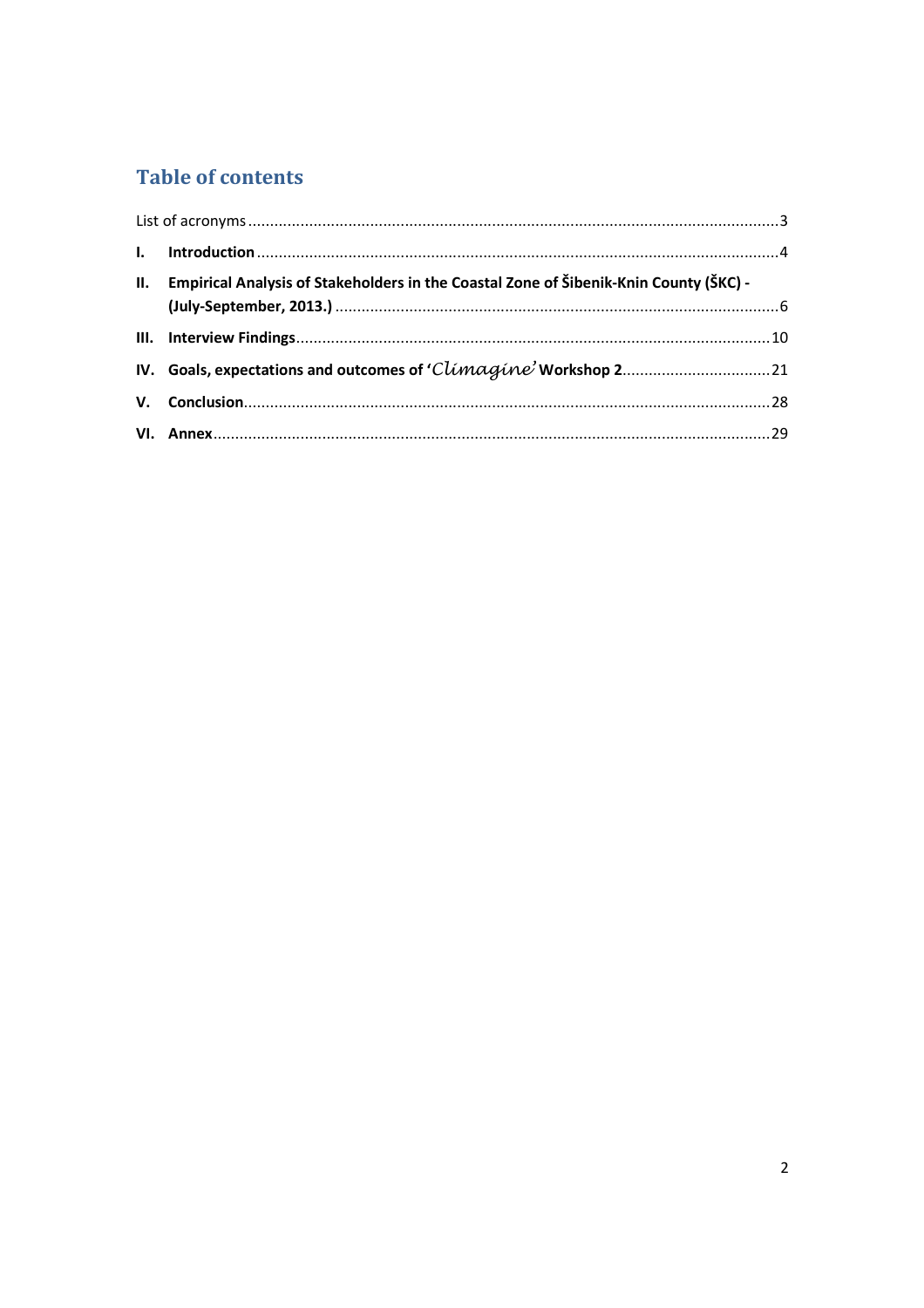# **List of acronyms**

CV&C: Climate Variability and Change DEDUCE: Développement Durable des Zones Côtières Européennes DIVA: Dynamic Interactive Vulnerability Assessment DPSIR: Drivers – Pressure – State – Impact – Response ICZM: Integrated Coastal Zone Management MSSD: Mediterranean Strategy for Sustainable Development NGO: Non-Governmental Organisation PAP: Priority Action Program RAC: Regional Activity Centre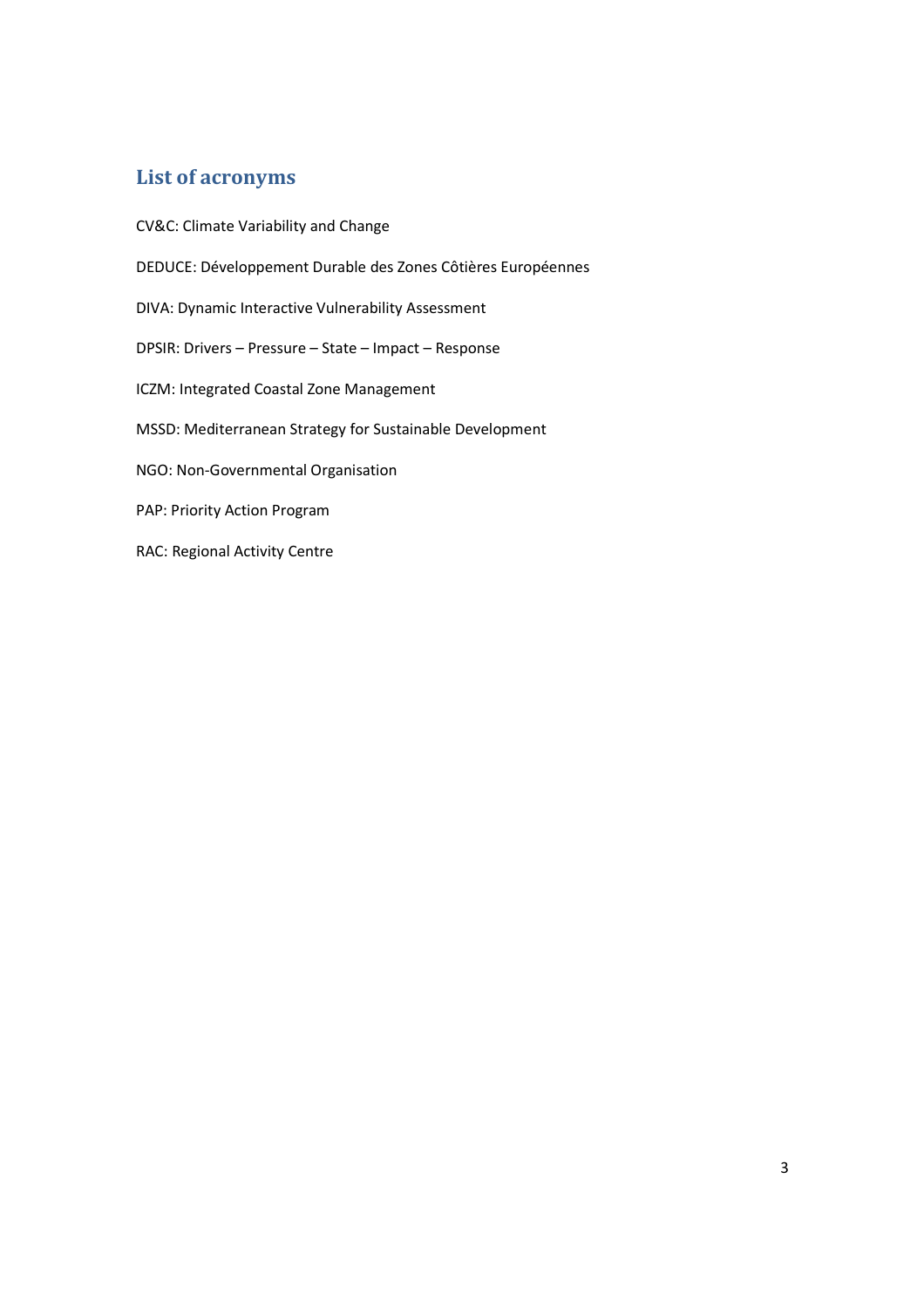## **I. Introduction**

<u>.</u>

This report presents the outcomes from the Climagine Workshop 2, held at the Old Town Hall of Šibenik on November  $8<sup>th</sup>$ , as the continuation of the Climagine Workshop 1, held on April 8<sup>th</sup>, 2013, also in Šibenik.

The main objectives of the first workshop, determined within the framework of the agreed model of three steps (or workshops), were:

- $\triangleright$  To achieve a common understanding among stakeholders of the context, and draw up a territorial diagnosis of Šibenik-Knin County (ŠKC) with regard to the coastline, some parts of the inland area, especially the River Krka – "backyard" lakes and estuary, several small islands like Žirje, Prvić, Zlarin, Kaprije, Krapljan and part of the Kornati Islands,
- $\triangleright$  To draw "Rich Pictures" in order to identify priority issues on the coastal zone,
- $\triangleright$  To start to prioritize the issues.



Second Climagine Workshop – Šibenik, November 8**th**, 2013, facilitated by Ph. D. Vladimir Lay, consultant for Plan Bleu.

The main objectives of the second workshop were to select a final core set of indicators related to issues defined during the first workshop.

The  $Climaqine$  workshops and their outcomes are not an end in themselves. They are part of a wider planning process that aims to design the Integrated Coastal Zone Management plan for ŠKC. In the report for the  $Climaqine$  workshop  $1^1$ , a detailed conceptual explanation was presented.

The whole coastal zone management process uses a graded matrix of 'dimensions, indicators and variables'. The  $Climaqine$  process, which uses an inductive, empirical and bottom-up approach to deal with the causes and effects of climate change, develops its own separate 'dimensions-indicators' matrix through a participatory process.

<sup>&</sup>lt;sup>1</sup> A systemic and prospective sustainability analysis within Šibenik-Knin County (Croatia). Report on the 1st "Climagine" workshop, April 8, 2013. Main author: report written by Vladimir Lay, local team co-ordinator.; Reviewer: Antoine Lafitte, Plan Bleu's programme officer; Additional contribution: Daria Povh Skugor, PAP/RAC, Zagreb, May 27, 2013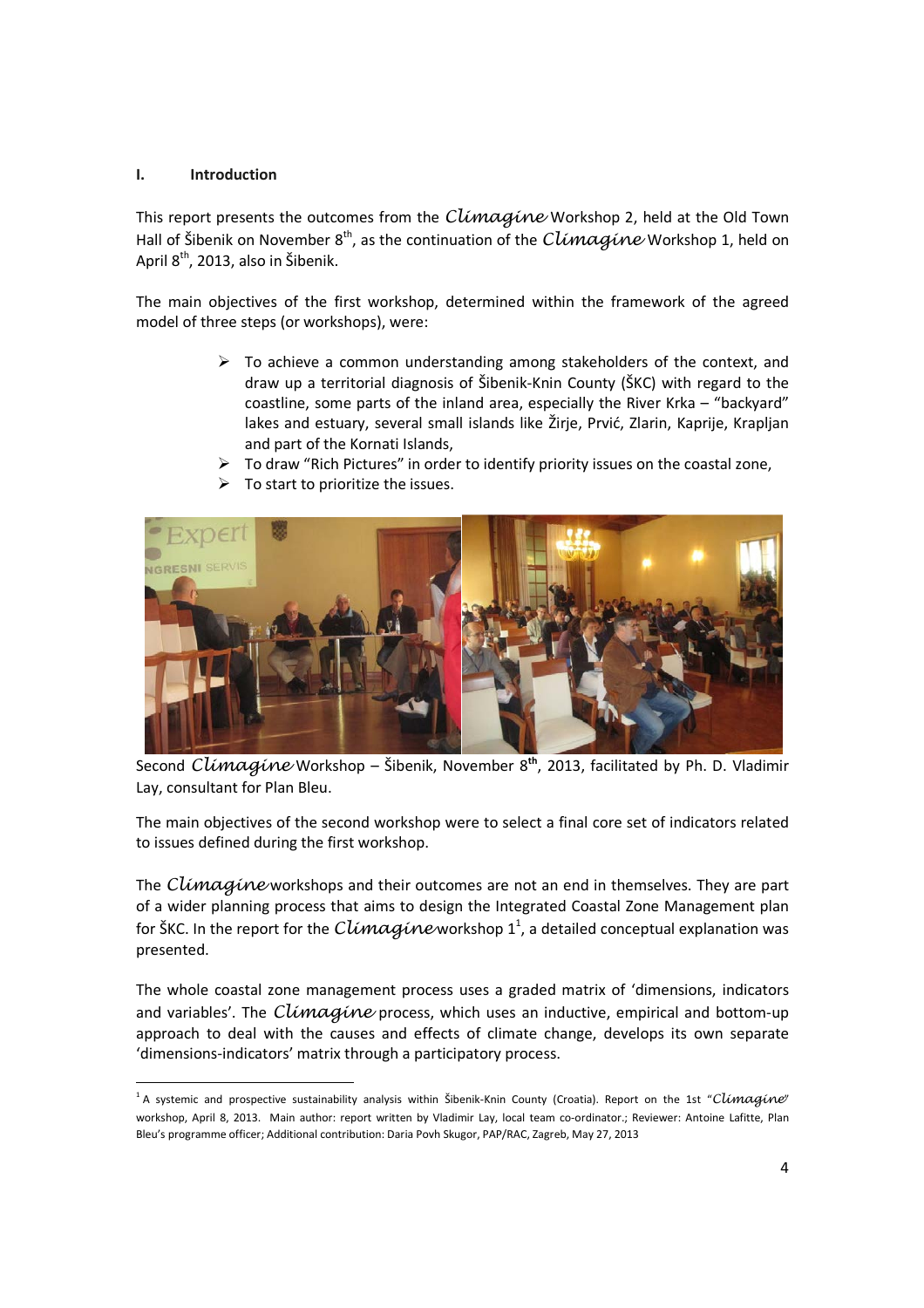In the process of finalizing an Integrated Coastal Zone Management (ICZM) plan for ŠKC, the main matrix of indicators for coastal planning and other separate matrices of indicators will need to be placed into an ordered relationship. As far as the  $Climaqine$  process is concerned, it is important to consider that there is a constant 'contemplative communication' within a wider planning context.

It therefore seems useful to briefly recall some basic conceptual explanations from the first report.

Plan Bleu has offered its experience in the participatory method " $\bm{Image}^2$  upgrading it into "Climagine". PAP/RAC has offered its experience in working with the team that developed the DIVA model<sup>3</sup>, downscaling it to the local level and integrating these results into the ICZM Plan. The local socio-economic assessment and an ICZM Plan will be prepared for the coastal area of Šibenik-Knin County in Croatia. For the local assessment of environmental and socio-economic costs, PAP/RAC commissioned the "Metroeconomica" team led by Pr. Anil Markandya, in a separate activity to DIVA. This team works in close collaboration with a local team of experts on defining the ICZM plan. The "Climagine" process is used to manage the participative aspects of the activity as a whole.

For the population of Šibenik-Knin County, similarly to the whole of Croatia, the issue of climate change is still generally a new one, even though we are in 2014. The first workshop introduced local stakeholders to general issues of climate change and the need to tackle these issues at the local coastal zone level. The main dimensions by which climate change influences the local environment in Šibenik-Knin County (which includes several small islands) were "imagined" in an initial way during the first Workshop in Spring 2013. This provided a good foundation for our second workshop, where the emphasis was on indicators.

 2 http://www.planbleu\_imagine

<sup>3</sup> http://www.diva-model.net/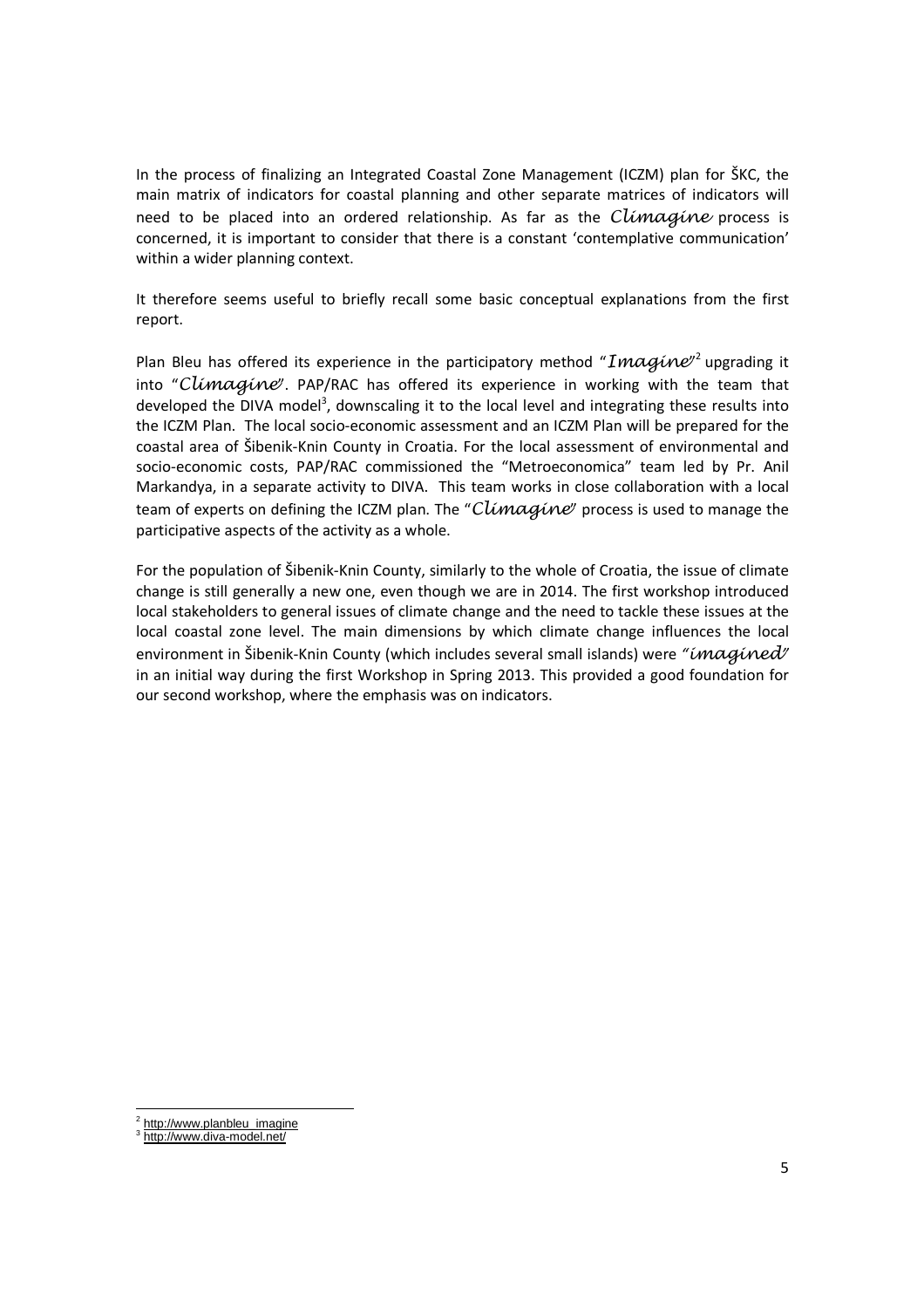# **II. Empirical Analysis of Stakeholders in the Coastal Zone of Šibenik-Knin County (ŠKC) - (July-September, 2013.)**

Analysis of stakeholders was carried out in two stages, in July and September 2013<sup>4</sup>. The identification of specific stakeholders is an extremely important part of the process of identifying issues of climate change in ŠKC, as well as the process of organizing local adaptation to climate change and local management of the coastal zone of ŠKC in the future.



Interview at NCP shipyard with Sales & Marketing Director, October 4<sup>th</sup>, 2013

We were initially interested, therefore, in stakeholders that are still insufficiently connected and insufficiently informed, but who nevertheless have a certain competence and significance in certain areas of life in the county. The goals in the analysis of these stakeholders were thus as follows:

- A. to use interviews to propose an initial network of socially active participants, relevant to these two main overlapping issues, i.e. 'to map' relevant individuals, institutions and functions that could potentially play a role in designing future coastal zone management policies and in managing the consequences of climate change, which are already present to a small extent in ŠKC.
- B. then, on the basis of an identified and articulated network of socially active stakeholders in ŠKC, and an insight into their activities and basic attitudes, to design and draft a Communication Strategy for the integrated coastal zone management plan for Šibenik-Knin County.

During the interviews, the goal was to understand the following:

<u>.</u>

- $\triangleright$  Firstly, the current roles (no matter how minor and specific), competences and capacity of the stakeholders themselves;
- $\triangleright$  Secondly, important activities that are not covered by the practice of existing stakeholders;
- $\triangleright$  Thirdly, activities in which several stakeholders partly overlap with the authorities;

<sup>&</sup>lt;sup>4</sup> This analysis was initiated, organized and carried out by PAP /RAC from Split. Interviews in the field were conducted by the team: Daria Povh-Škugor and Veronique Evers from PAP/RAC, and Ph. D. Vladimir Lay, Plan Bleu consultant,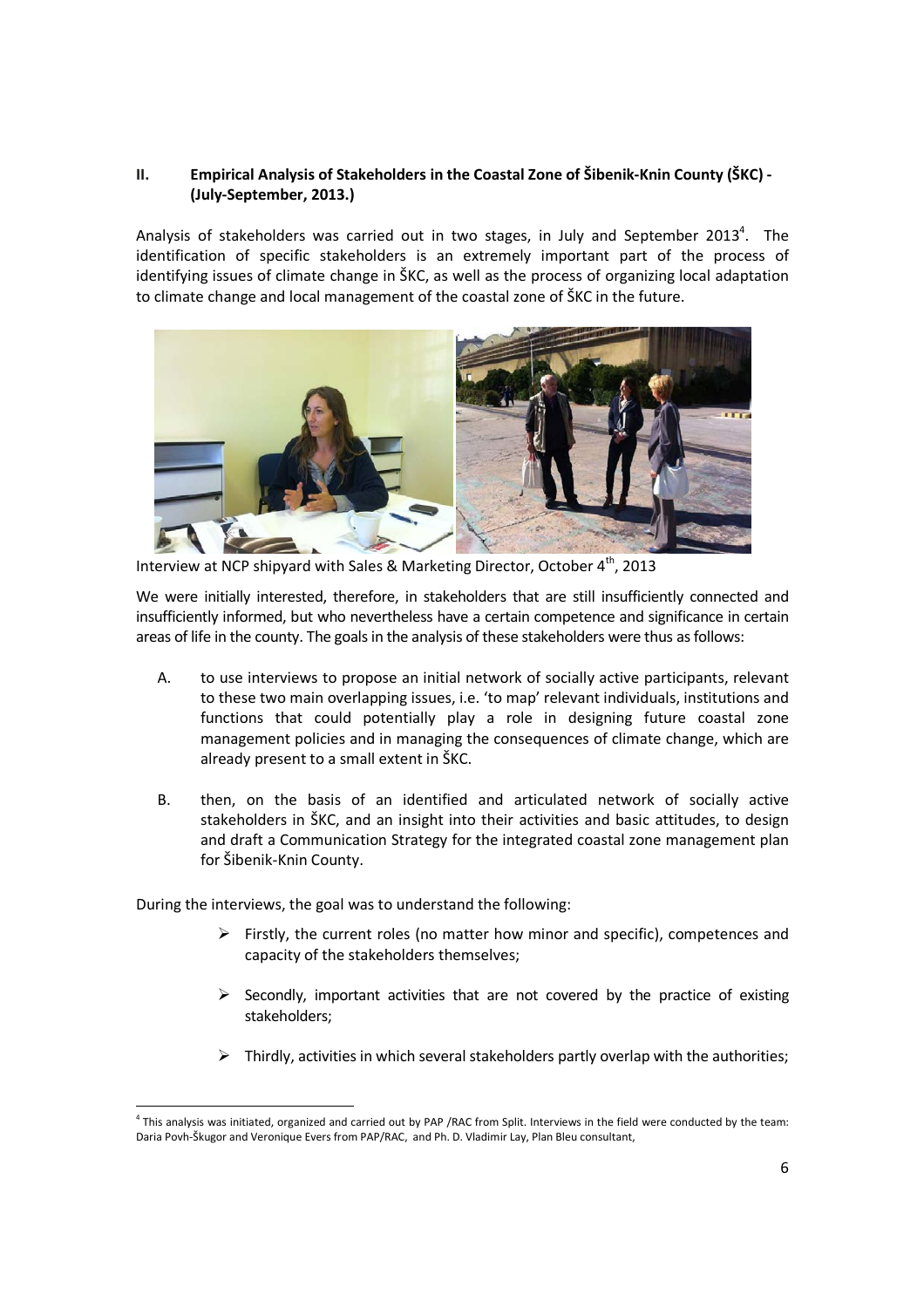$\triangleright$  Finally, activities whose successful implementation requires synergy, mutual coordinated work that does yet not exist.

With the issue of creating and developing local public policy for managing climate change in SKC, the situation is more complex because local stakeholders do not feel strongly concerned about this issue, as it is usually regarded as 'distant', not at all urgent, an issue for some distant future. In 2014, the issue of climate change, its causes and consequences, does not move the world and the social protagonists in Croatia and ŠKC are no different in this respect. In other words, the attempt to connect the issue of climate change and adaptation with the everyday and strategic interests of local stakeholders is a very innovative and pioneering initiative within the Croatian context.

In 2014, development of the integrated coastal zone management plan, and the 'Climagine' project, will be run as pilot projects in Šibenik-Knin County, as a first step. Valuable results and experiences from this work could in subsequent years be applied in other coastal counties of Croatia, where, even today, people are only just starting to think about these issues.

# **a. Initial map of stakeholders and interview specimen**

An initial proposal for the map of stakeholders for the integrated coastal zone management plan of Šibenik-Knin County (IUOP Plan in Croatian) and the protagonists of the Climagine project is presented below. The intention is to develop and strengthen local public policy (measures) in response to emerging effects of climate change in this County.

The fundamental socially systemic parts of this map of stakeholders are as follows:

## **Governance and policy-making bodies**

- **Regional and local authorities** (the County and its coastal cities and municipalities), with their accompanying activities and professional services. In this category we include county bodies for environmental protection and municipal issues, for planning and construction, for the maritime economy, transport, island and regional development, for economy and entrepreneurship;
- **State institutions** such as the Krka and Kornati National Parks, as well as other institutions that have their own local offices in ŠKC, such as the State Directorate for Protection and Rescue (112), Croatian Forest Management, the ŠKC Tourist Board, Regional Development Agency etc.;
- **Education and research institutions**
- **Civil society** 
	- NGOs and civil initiatives;
	- Wise, influential and respected citizens.

# **Businesses**

- Maritime economy (shipbuilding; construction of coastal zone, harbor and other technical facilities by the sea and at sea);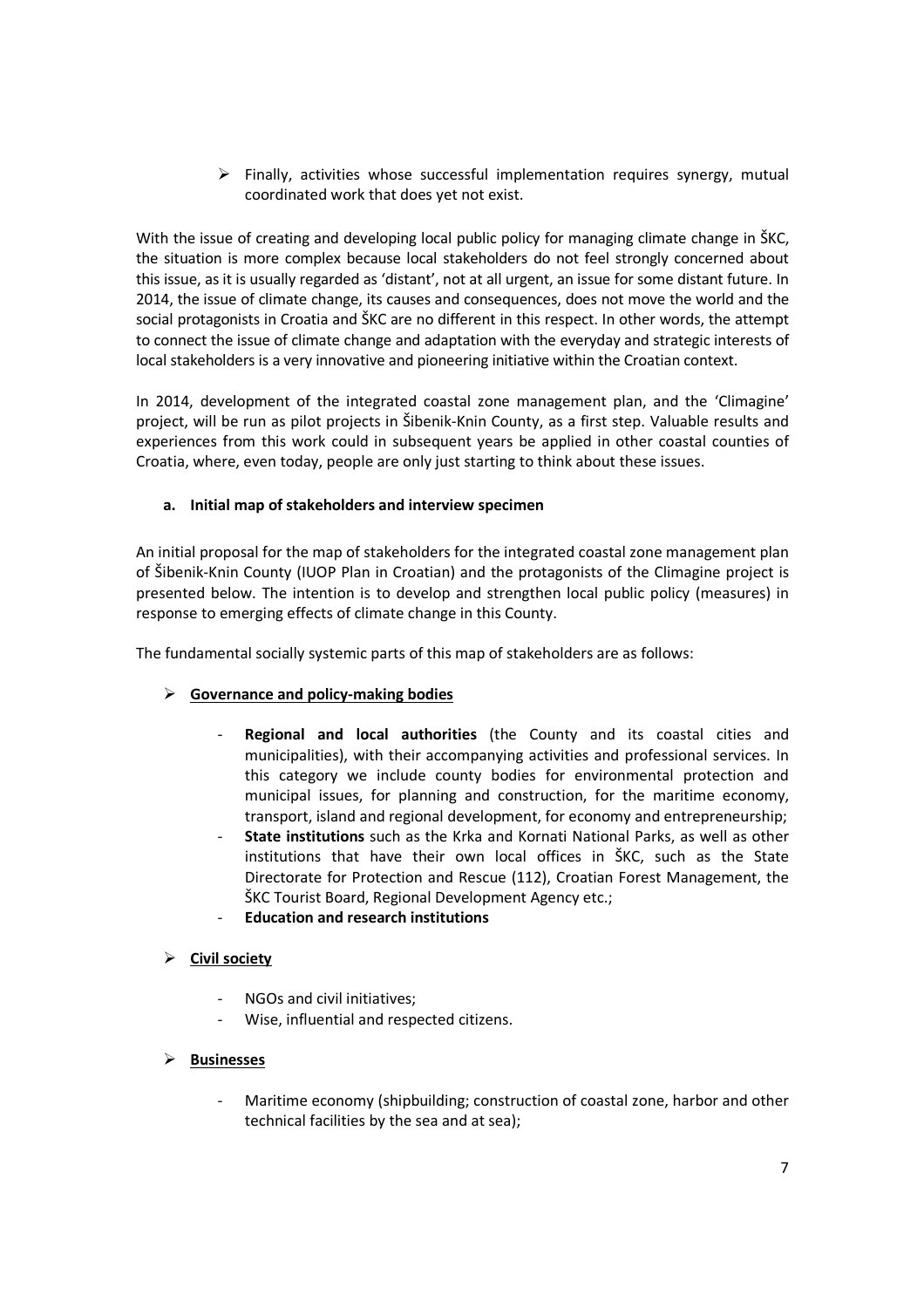- Fisheries, shellfish-farming and Mediterranean aquaculture;
- Tourism, hotel and catering trade in coastal cities and municipalities;
- Other businesses (production of goods and services).

This is an initial proposal, and is therefore subject to change. The "Climagine" local team tried to carry out interviews but did not get anybody from civil society or from Business. It should be noted that it is extremely difficult to get business people to take part in Climagine workshops and in interviews. In Croatia, businesses are not motivated about climate changes issues.

The local team should continue with interviews and try to cover all these sub-groups.

The integrated coastal zone management plan is in the early stages of development (and part of it is stakeholder analysis). Whether the authors who articulated the plan were aware of this or not, they are co-producers of the stakeholder opinions that feed into the plan itself.

A list of institutions where interviews were granted is presented below, listed by the title of institutions only**<sup>5</sup>** . The institutions in which we carried out interviews are classified into groups, as follows:

| Governance and policy-making bodies                                                                   |  |  |  |  |
|-------------------------------------------------------------------------------------------------------|--|--|--|--|
| <b>Regional and local authorities</b>                                                                 |  |  |  |  |
| 1. ŠKC Department for Environmental Protection and Municipal Affairs                                  |  |  |  |  |
| 2. ŠKC Department for Maritime Affairs, Transport, and Insular Development                            |  |  |  |  |
| 3. City of Šibenik Department for Economy, Entrepreneurship and Development                           |  |  |  |  |
| 4. Institute of Physical Planning: Department for Physical Planning and Construction                  |  |  |  |  |
| 5. Šibenik-Knin County Regional Development Agency                                                    |  |  |  |  |
| 6. Šibenik-Knin County Tourist Board                                                                  |  |  |  |  |
| 7. Šibenik-Knin County Port Authority                                                                 |  |  |  |  |
| 8. Public institution for management of protected areas and other protected resources of the Šibenik- |  |  |  |  |
| Knin County                                                                                           |  |  |  |  |
| State institutions represented in ŠKC                                                                 |  |  |  |  |
| 9. State Directorate for Protection and Rescue - Regional Office for Protection and Rescue, Šibenik   |  |  |  |  |
| 10. Krka National Park                                                                                |  |  |  |  |
| 11. 'Croatian Forest Management' - Šibenik Forest Management Authority                                |  |  |  |  |
| <b>Education and research institutions</b>                                                            |  |  |  |  |
| 12. Polytechnic of Šibenik                                                                            |  |  |  |  |
| 13. Polytechnic of Knin                                                                               |  |  |  |  |
| <b>Civil Society</b>                                                                                  |  |  |  |  |
| <b>NGOs and Civil Initiatives</b>                                                                     |  |  |  |  |
| 14. Argonauts: NGO for nature conservation, environmental protection and promotion of sustainable     |  |  |  |  |
| development                                                                                           |  |  |  |  |
| 15. 'Island Forum'                                                                                    |  |  |  |  |
| <b>Businesses</b>                                                                                     |  |  |  |  |
| <b>Maritime Economy</b>                                                                               |  |  |  |  |
| 16. iNavis - Maritime Innovation Centre - CroNoMar Ltd.                                               |  |  |  |  |
| 17. NCP Repair Shipyard Šibenik                                                                       |  |  |  |  |
| 18. Port of Šibenik                                                                                   |  |  |  |  |
|                                                                                                       |  |  |  |  |
|                                                                                                       |  |  |  |  |

<sup>&</sup>lt;sup>5</sup>The names of people who respresented these institutions can be found in the interview documentation at the PAP/RAC offices in Split.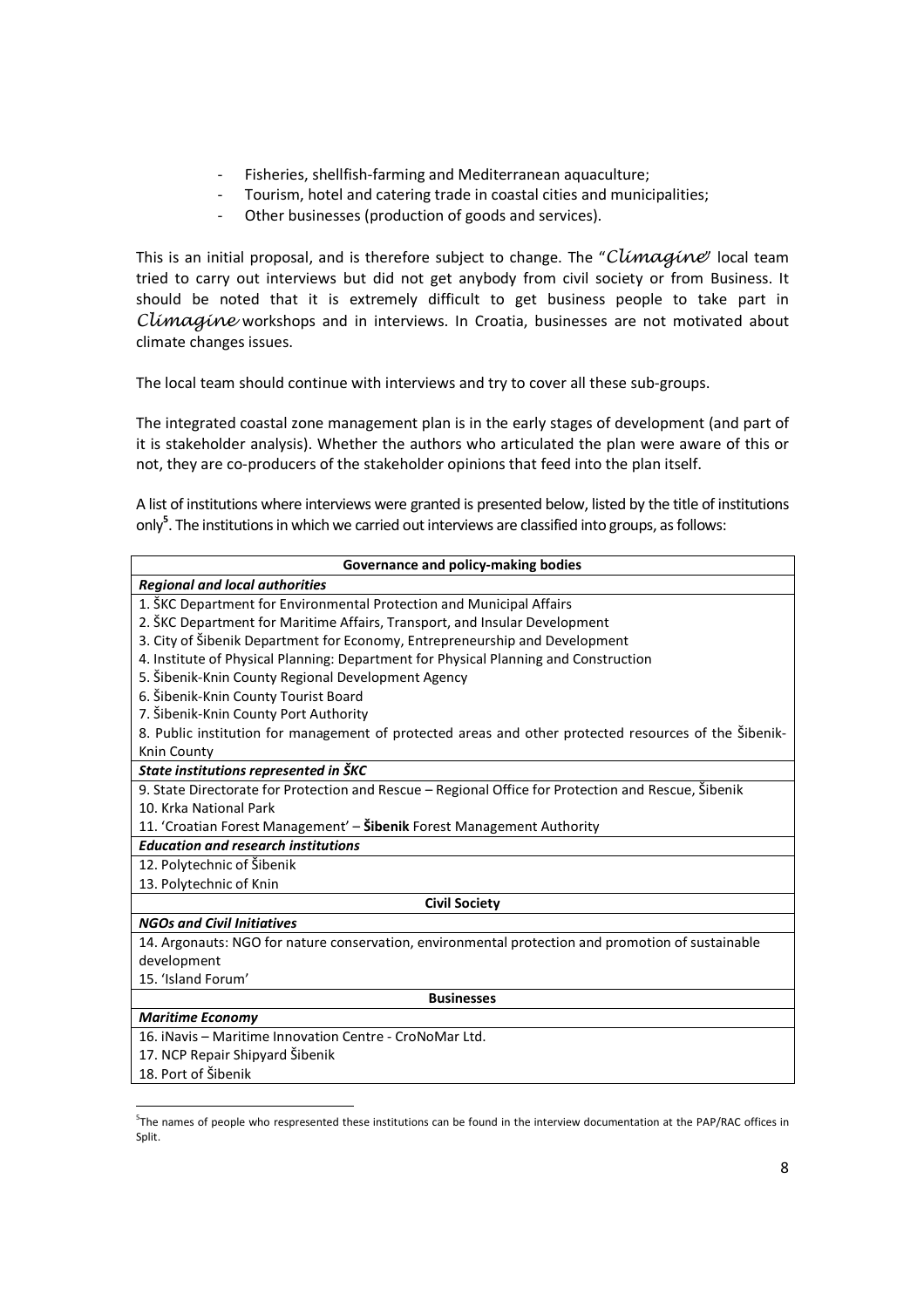In conclusion, the interview sessions included:

- 8 regional/local government institutions
- $\geqslant$  3 local offices of state institutions
- $\geqslant$  2 local education institutions
- 2 civil society organizations (NGOs)
- $\geq$  3 businesses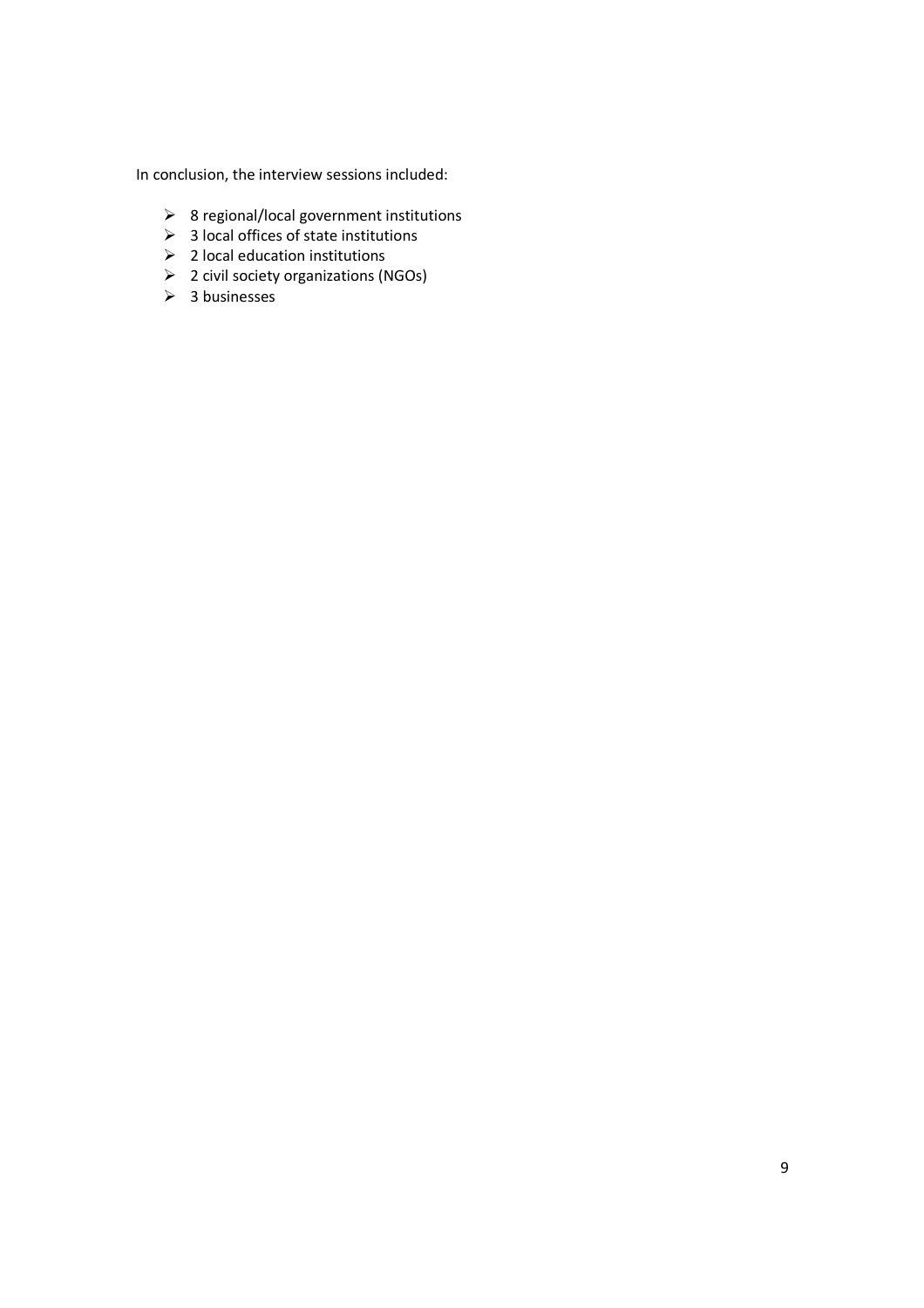## **III. Interview Findings**

The interview records show that the quantity and quality of answers vary, but they offer, in general, high-quality material related to our issues of coastal zone management and managing the consequences of climate change in ŠKC. The findings will not be presented individually, as the details of conversations were often not relevant for our two topics. We will present them by groups of social protagonists / institutions, as defined previously.

#### **a. Opinions of the local government institutions**

Interviews were carried out within two county-level institutions, first, in one body responsible for environmental protection and municipal issues, and then a second body responsible for transport, maritime economy and island issues. After that, the Croatian "Climagine" team approached the public institution responsible for managing protected nature areas and other protected natural assets in ŠKC and the port authorities in ŠKC. Then in July 2013 the team also talked with the Head of the City of Šibenik department for economy, a gifted young person with an ability to clearly express plans and projects.

In September 2013, the team talked with the Head of the ŠKC department of economy, a representative of the public institution responsible for physical planning in ŠKC, the Director of the ŠKC Regional Development Agency and a young female official at the ŠKC Tourist Board. Special attention was paid to certain short-term, and recurring, problems that are of concern to the social protagonists of ŠKC. A brief description of some such problems is given below.

- $\triangleright$  Every year, the environment is endangered by fires. With the constant increase in global temperatures, it cannot be expected that the number of fires will decrease. The current systems of detection and identification of the causes are ineffective; fires are a repeated occurrence; there is suspicion of intentional arson, where the culprits are not found and so are not being punished. Laws against the local custom of burning stubble and weeds are not enforced, even though this is frequently the cause of local fires. Areas affected by fire remain bare of vegetation for years.
- $\triangleright$  Since the introduction of a mechanical water treatment facility some 6-7 years ago, the sea water in the bay near the city of Šibenik has been much cleaner. The second phase of construction of a biological treatment facility is planned in the future. Knin and Drniš only recently started to use sewage treatment facilities, and currently still have certain problems. A mechanical treatment facility is required under EU regulations at Skradin, for the Šibenik industrial zone, in order to allow new industries to start up. At the end of August almost every year, the sea water in Prokljan Lake is affected by algal blooms due to the temperature increases. If vegetation is being destroyed by fire and sea water pollution is currently flourishing, what will happen in the future, if the predictions of an average global temperature increase of about  $2^{0}$ C – or even more - become reality?
- $\triangleright$  The islands of the Šibenik archipelago are beautiful but neglected. Nobody actively cares for them on a systematic basis. Projects of bringing running drinking water to the islands have been talked about for years, but have not been implemented. Connections with the mainland are inadequate and expensive. The harbors have not been sufficiently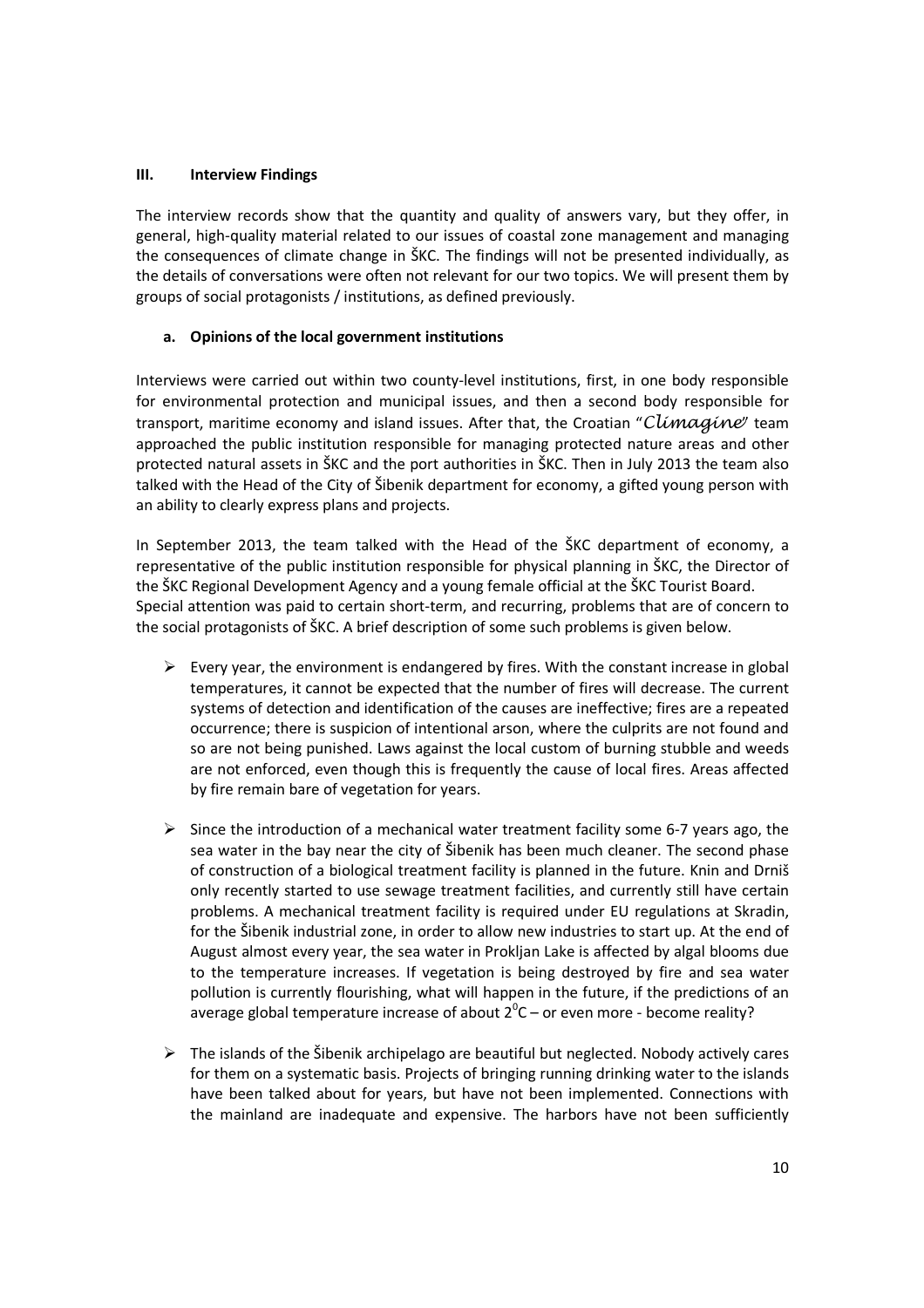developed. The population is ageing and schools are being closed (Zlarin). The environmental resources on the islands for agriculture, for production of medicinal herbs and the like, remain unexploited. The current reality is "unsustainable development", a form of non-development, in that there is a complete lack of resource management on these islands, or this part of the coastal zone. Due to a lack of active and competent protagonists on these islands, as well as on the county level, there is no management! Although the islands are scattered, they require care and management. Moreover, the demands of globalization for capital turnover through the production of goods and services for consumers on our islands will increase every year.

 $\triangleright$  Some coastal regions, for instance Dolac in Šibenik, are exposed to frequent floods. Dolac is an area where the coast is only 70 cm high, and not 140 cm, as it is elsewhere. This area, like the rest of the Šibenik waterfront, is affected by rising sea water, providing vivid evidence, right in the center of the city of Šibenik, of what coastal regions could look like in the future if sea levels rise. In addition to Dolac, Pirovac, Murter, Tisno, Jezera, Tribunj, Vodice, Srima, Prvić, Zaton, Bilice, Zablaće, Zlarin, the Island of Krapanj, Brodarica, Žaborić Rogoznica and some other low-lying coastal regions are also exposed to problems.



Šibenik, Dolac district - 20. 12. 2010

In addition to Dolac, Pirovac, Murter, Tisno, Jezera, Tribunj, Vodice, Srima, Prvić, Zaton, Bilice, Zablaće, Zlarin, the Island of Krapanj, Brodarica, Žaborić Rogoznica and some other low-lying coastal regions are also exposed to problems.

 $\triangleright$  The coastal zone of ŠKC, like the whole of the county, is a region with extremely abundant natural resources. In ŠKC, 7 outstanding landscapes and 2 significant nature sites are listed, as well as 70 locations, stretching from the source of the River Krka to the start of Krka National Park and numerous other places. Together with Krka National Park and Kornati National Park, these protected landscapes comprise a single unit of great natural wealth, unrivalled amongst other coastal zones in Croatia. The issue is how these areas, some of which are coastal, will be managed, in forthcoming years? Work has been underway in 2013 within the public institution, to design the management plan. The more significant issue is how the natural wealth of this region will be affected by climate change, and what can be done to adapt to these changes?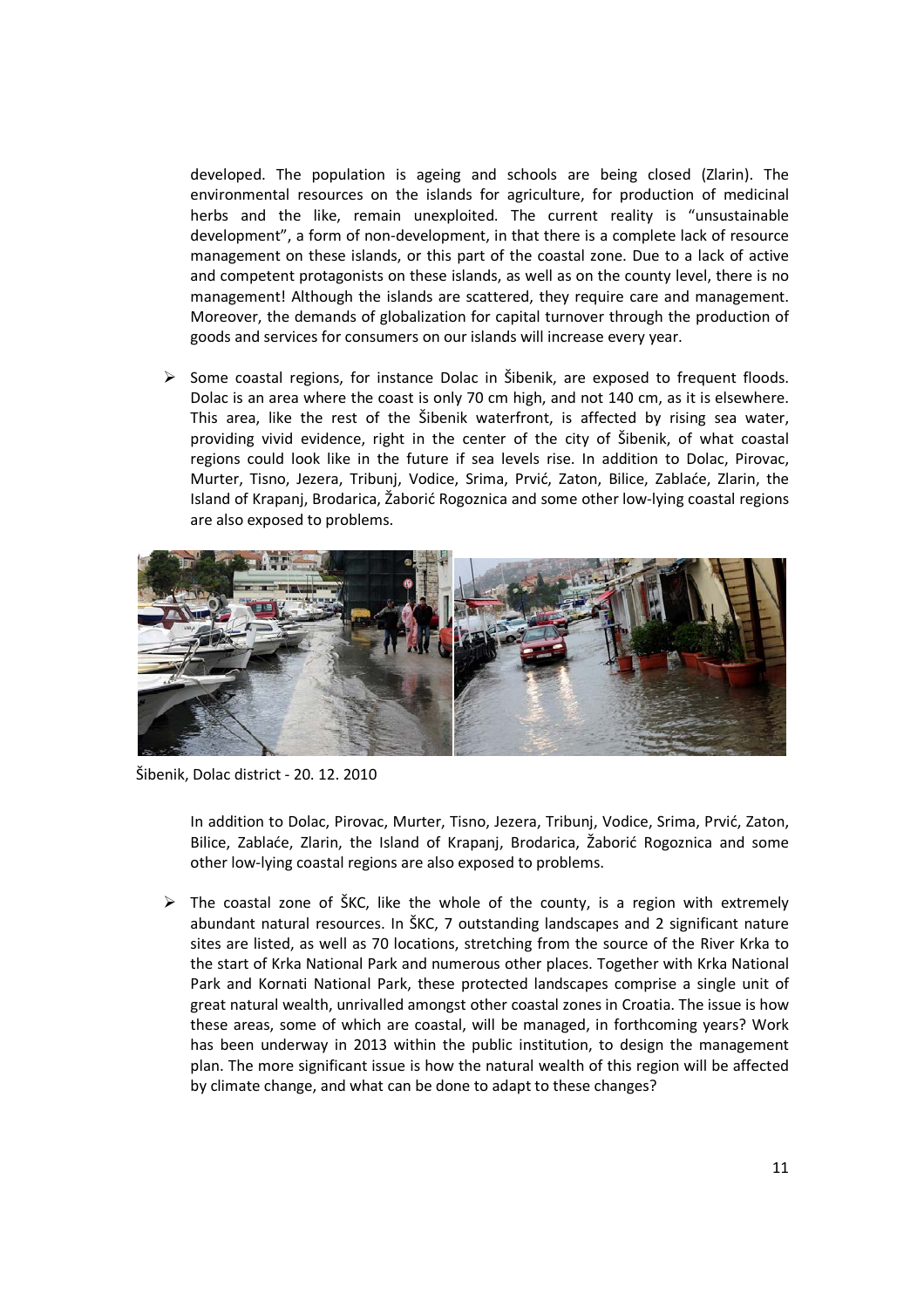Some individual initiatives and activities nonetheless give evidence that there is significant awareness among stakeholders in ŠKC as to the value, significance and advantages of the coastal zone. Examples worth mentioning include the following:

- $\triangleright$  An extremely valuable project entitled 'Tourist Valorization of St. Anthony Channel in Šibenik', for a total cost of  $£1,443,485.00$ , carried out by the public institution responsible for Protected Natural Assets in ŠKC, in cooperation with Šibenik-Knin County and the State Institute for Nature Conservation, highlights recognition of the importance of public property, and its value for the coastal region. This is a means by which biodiversity conservation and landscape value can be secured, ensuring public access for the citizens of Šibenik, the county and tourist visitors.
- $\triangleright$  A festival of Croatian island products has been initiated on islands of Šibenik, and a 'Croatian Islands Products' label has been created for the sale of products originating from islands in a specially-designated area of ŠKC. The County has provided support for this initiative.
- $\triangleright$  Support of the town of Šibenik for the establishment of the Maritime Innovation Centre i-Navis, aiming to support start-up and other maritime companies. For the town of Šibenik, traditionally oriented towards the land, this is a major step in the direction of the sea.
- $\triangleright$  The cooperative 'Faust Vrančić, in Prvić Luka has established the 'Faust Vrančić' Memorial Centre, which is active today, and nowadays has seven products of its own.
- $\triangleright$  A conceptual design has been proposed to expand and improve the coastal area of Dolac in Šibeniku, under the direction of ŠKC Port Authority. The Port Authority has funded conceptual design work, by which 310 meters of the waterfront will be enlarged by 3 meters, to create an overall enlargement of 1,000  $m^2$
- $\triangleright$  Implementation of the "Intermodal" project, aiming to develop a model of sustainable mobility, including improvement of the local public transport quality, and support to the development of sustainable tourism in the region.

In addition to the aforementioned points, some other findings on the part of the persons interviewed, or protagonists are worth mentioning.

The ŠKC Development Agency led a preparation of a Regional Development Strategy for ŠKC, covering the period from 2011 to 2013. This Strategy will be extended for one year, to 2014, which corresponds to the completion of the 'Integrated Coastal Zone Management plan for ŠKC'. In that sense it would be wise to promote cooperation on the final processing / implementation of these two documents.

The ŠKC Department of economy has been focusing on conflicts of interests in two areas of ŠKC, one narrower and one much broader. For instance, where Port Šibenik Ltd. is now located, there is commercial appetite for building a new hotel. The coastline is mainly 'sold out', any future use and development is likely to require substantial restructuring. In situations like this, the principle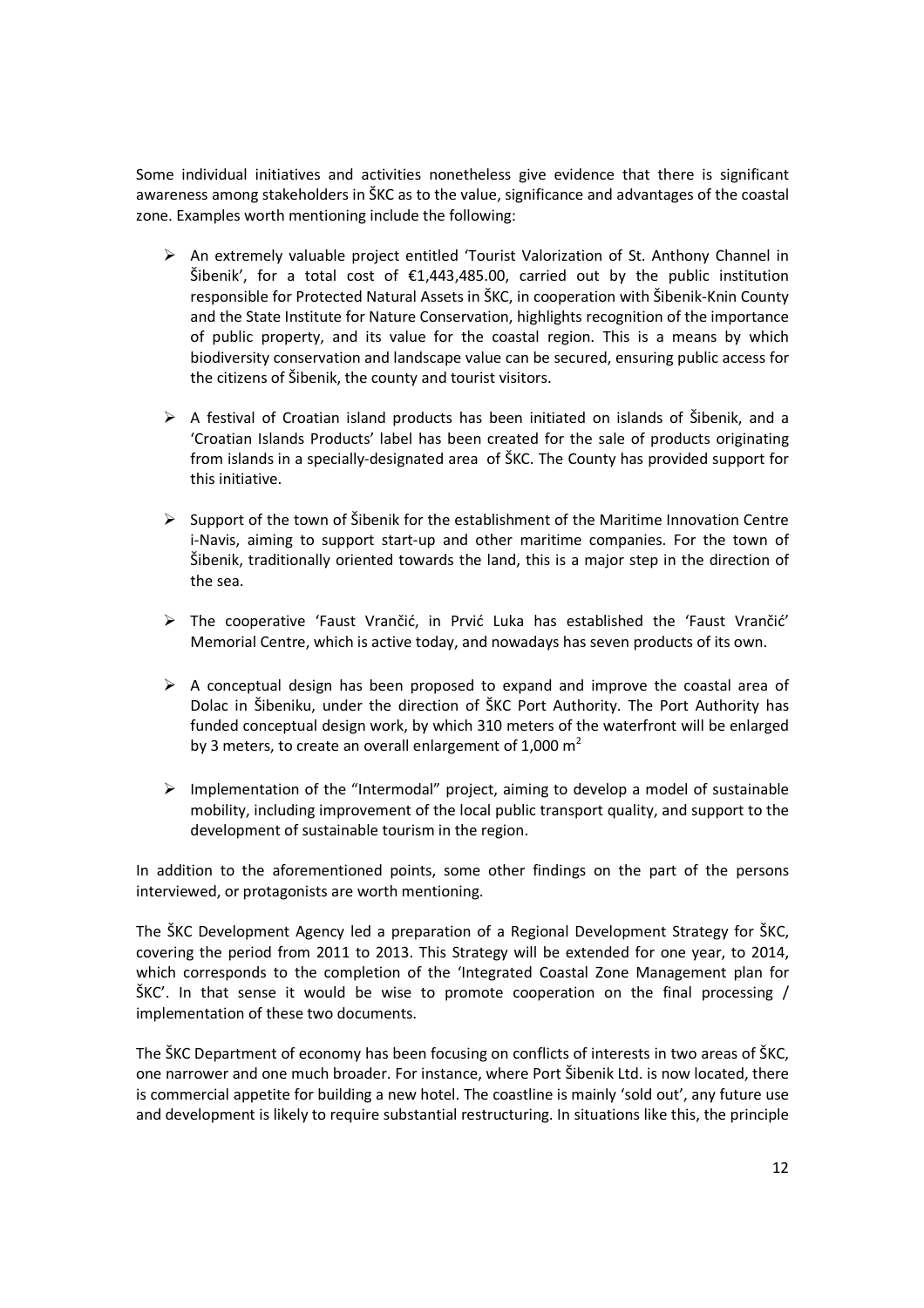of economic efficiency is decisive. Those who do not earn enough money and make losses are ruined, and those who would like to earn money at the same location with some other activity, are ready and waiting for new opportunities.

For the coastal hinterland area, linked with the sea by the River Krka, it is forecast that there will be significant economic growth and an increase in environmental agriculture activities<sup>6</sup>. As will be shown later in the report, staff at Knin College support this approach and forecast.

The Tourist Board of ŠKC employs young management staff and has modern concepts that have a significant impact on the use of the coastal region of ŠKC.

Efforts focus on extending the tourist season through new programs and by increasing the offer. Also, to manage the geographical issues, there are efforts linked with the concept of 'dispersed tourism' in Šibenik, whereby high-quality accommodation would be offered through a network of privately-owned houses and small hotels. This is an issue for the sustainability of tourism in ŠKC. Again from the tourist standpoint, it is observed that the islands of ŠKC are developmentally neglected or insufficiently and poorly used. In this respect, the 'Šibenik part' of the Kornati islands could be included. Around Krka National Park, economic and tourist activities are developing very successfully.

# **b. Findings from interviews with local offices of State institutions & education and research institutions**

In July 2013, the *Climagine* Croatian team communicated with the following institutions and stakeholders from this category: 'Croatian Forest Management' – Šibenik Forest Management Authority, the State Directorate for Protection and Rescue - Šibenik Branch Office and Krka National Park. From education and research institutions, the team met with an expert biologist-ecologist from Šibenik College. In connection with the Integrated Coastal Zone Management Plan, the following issues came up again in conversations with these protagonists and institutions:

1. fires, especially in August, when risk factors accumulate and multiply,

<u>.</u>

- 2. biodiversity in the whole of ŠKC, and especially in the Krka National Park and Kornati National Park, problems with destruction and neglect of areas with local fauna and flora,
- 3. conservation of the River Krka, from its source near the city of Knin, conservation of the calcium carbonate rock formations, without which there would be no waterfalls on the river Krka.

With regard to point "1", any high-quality common-sense based coastal zone management plan in ŠKC would have to focus on phenomena and processes that damage vegetation, biodiversity and the coastal landscape on the islands, the coastline itself and surrounding areas. Within ŠKC, fires are a recurrent phenomenon every year, especially during the hot summer months. Our interviewee from the State Directorate for Protection and Rescue – Šibenik Branch Office for Protection and Rescue, who has extensive, rich and very systematic statistics on all interventions

<sup>&</sup>lt;sup>6</sup> Austria uses 18% of its agricultural land for environmental agriculture. In 2011, only 2.45 % of agricultural land in Croatia was recorded as used for environmental agriculture. Austria is about 150 kilometres from Croatia , and it has not got the sea, while the climate is less favourable.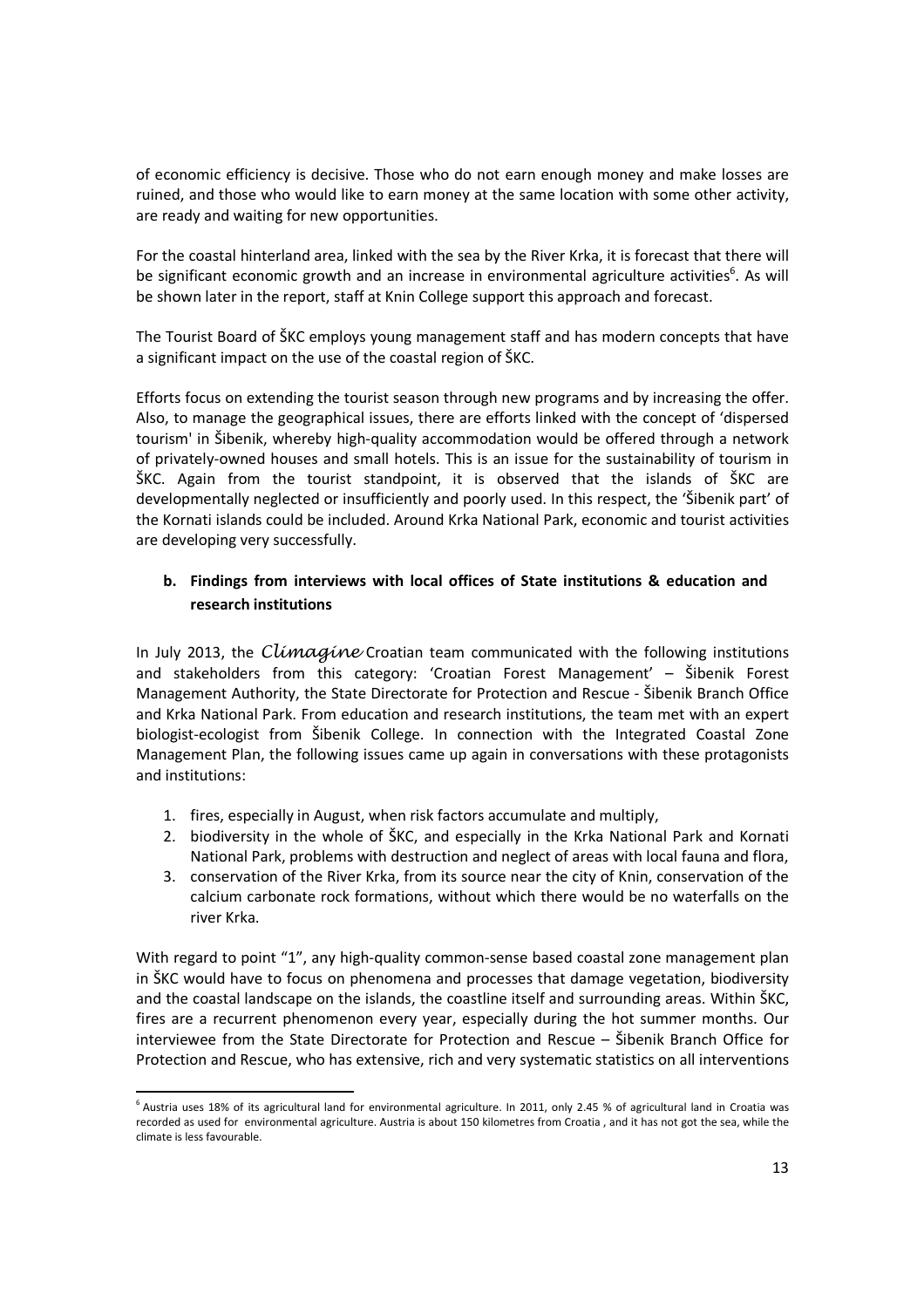from this branch office, warned us that the occurrence of fires increases at an almost regular pace from May to August, in terms of frequency, intensity and spread.

DHMZ (State Weather Bureau) monitors and offers to the general public a series of indicators that can also be connected with the fire risk. Among other indicators, there are the FWI (Fire Weather Index) and ISI (Initial Speed Index) that indicate a cluster of parameters such as air humidity, air temperature, humidity / aridity, and the wind direction of the bora (north-eastern wind) and sirocco (warm moist south wind), etc. When the magnitude of the indicators as a whole increase and reach critical points, fires can start, even when there is almost an insignificant cause! This all sounds rational, scientific, comprehensible, and very logical. The causes of fires are always the same - the most frequent unintentional cause is traditionally weed burning, when local people lose their control over the fire. The damage caused in this way is immeasurable in comparison with the benefits from weed burning. This is an example of repeated human stupidity. Burning weeds outdoors is forbidden from June  $1<sup>st</sup>$  onwards, but this rule does not help. People constantly repeat the same mistake, violate regulations and nobody seems to care!

The second cause is deliberate arson, and according to some sources on the ground in ŠKC (see the reaction of firefighters in September 2014!) a huge percentage of fires are caused by arsonists or pyromaniacs. These causes include mentally ill people, various local conflicts, local interests and other irrational human stories and states. The forest monitoring system is weak, and the system of finding and punishing the culprits is ineffective. Arsonists, some of whom use technical devices for starting fires with a time delay, obviously know this well.

But this is not the end of the trouble with fires and destructions of vegetation and landscape in ŠKC and across Dalmatia. Over the last decade, air temperatures were at their highest since records began. Gradual global warming will intensify the rhythm of fires, and worsen the destruction of vegetation and landscape. Bare rocky landscapes, scarred by fire, are noticeable in several areas of Dalmatia, as well as in ŠKC, where, for years, nobody has worked this soil, waiting for nature itself to renew the vegetation (Aleppo pine trees play a vital role in this process, since it is the only species that can survive with so little soil available). This damage stands as a 'monument' to the power of fires that are unsustainable and destructive to the activities and practice of local people.

In conclusion, the biggest current challenge for management of the coastal zone of ŠKC is controlling the issue of fires.

This is not the only prominent, short-term problem that exerts pressure every year in the summer months, but it is nonetheless very devastating. It is by far the most urgent, compared for example with the sea-level rise, a process that is advancing by a millimeter or so every year, and for which there is still time to prepare the proper behaviors and actions over a longer period of time.

Within 'Croatian Forest Management', there is keen awareness of the problem with fires and they are working as much as they can within the framework of their legal authority and economic capabilities. During the fire prevention season, from June  $1<sup>st</sup>$  to September  $15<sup>th</sup>$ , an organized team of 'patrollers' constantly walk around coastal areas, especially there where there are many tourists. The routes are fairly passable, and fire prevention roads are constantly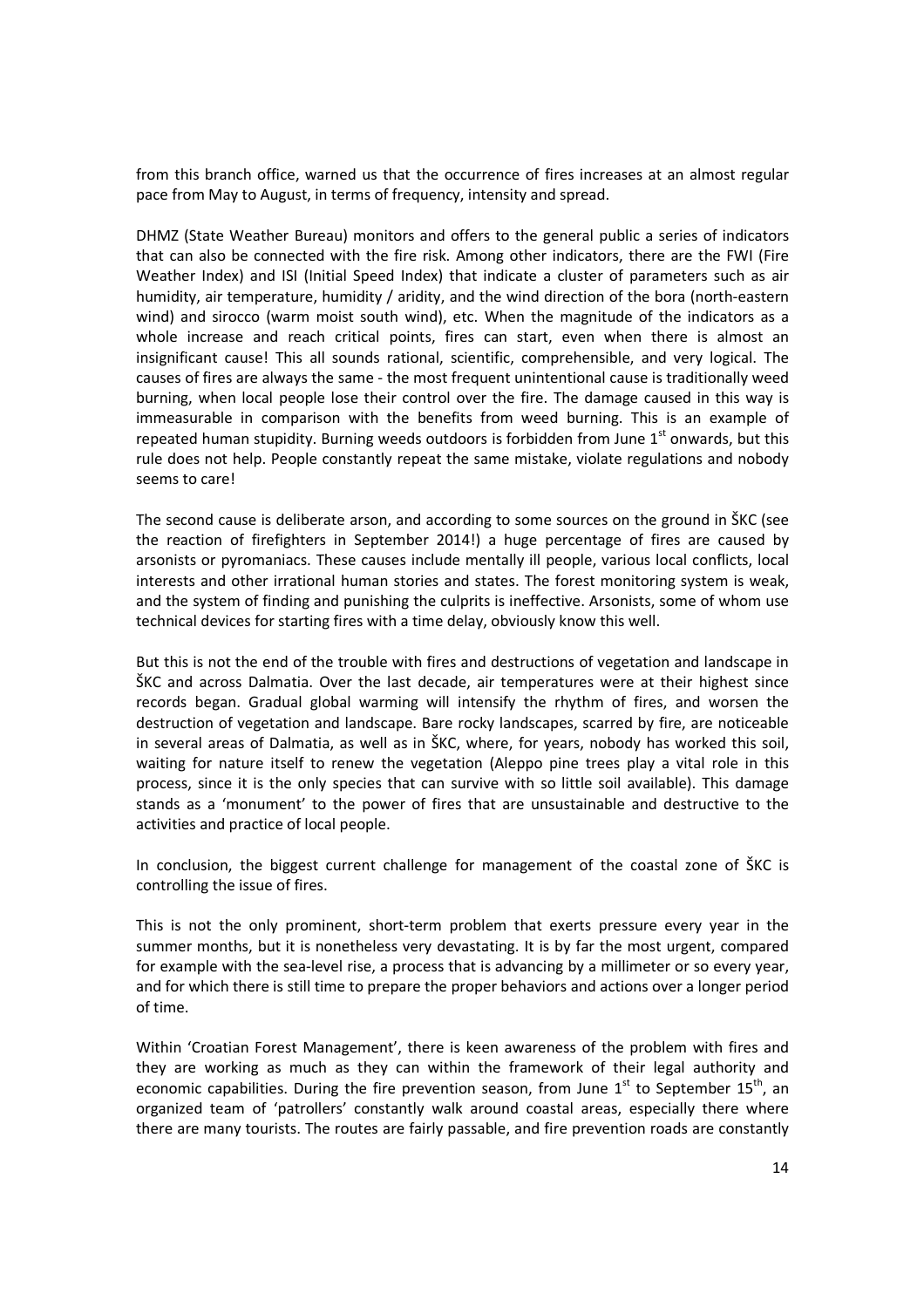being created, as well as new observation posts. In this way, they can warn of simultaneous fire outbreaks at several locations (an invention of a pathological and destructive mind). These observations again suggest acts of deliberate arson. Even when culprits have been caught, it was pointed out to us reparations are almost never paid to cover the damage caused by fires.

Dalmatian forests do not have an economic function. They are protected forests that play a social function in conserving the soil and landscape. Fire-damaged soils lose their vegetation cover and become vulnerable to floods and torrents that can erode the soil and carry it away, because nothing remains to keep it in a state of minimal cohesion. In state-owned forests, according to the rules of the profession, reforestation usually only begins on fire-damaged soils two years after the fire, when living organisms start to return in the soil. For forests that are in areas covered by private properties, the owners do all the jobs by themselves, the vegetation overgrows, there are no regular clearing activities, and the result is general disorder. Constant decrease of the livestock breeding contributes to the ever-increasing overgrown surfaces.

As far as point "2" is concerned, biodiversity in ŠKC as a whole, and especially in Krka National Park and Kornati National Park, is under threat. A significant part of coastal zone management involves protecting and managing the quality of the onshore and marine flora and fauna in the area. The bodies responsible for managing local biodiversity are the Krka and Kornati National Parks, county-level public bodies that monitor 70 locations, as well as private landowners (there is always some vegetation on private land). Private owners frequently neglect their land and do not work on it at all. When, for reasons of environmental protection, Krka National Park offers somebody to clear the vegetation, the reaction is often misunderstanding and refusal. This favors fires.

Generally speaking, dehydration of the soil leads to dehydration of forests, and consequently to a reduction in biodiversity. Forests are also attacked by the pine-moth, and so they dehydrate even more.

Swampy areas are drying out (several locations in ŠKC) and swampland fauna is disappearing. Soil dehydration has been monitored for several years, and the trend is negative. This requires the agricultural world to focus on cultivating different crops that are more resistant to the changing conditions. At the Polytechnic of Knin, there are several experts and scientists (8 of them with Ph. D.) who are working on agriculture with karstic soils, and could be an important driver for the agriculture in the region.

In the summer months, particularly in August, the temperature of the sea increases to levels at which algae proliferate. This is particularly noticeable in the stretch running from the Skradin waterfall, to the city of Šibenik. In conjunction with contamination of the sea, this leads to algal bloom, which is not beneficial to bathing spots and tourist activities, and causes economic disruption.

Trends connected with temperature fluctuations, the porous karstic soil and local water resources all point towards a gradual decrease in drinking water reserves. The situation is starting to become critical in the summer months. The drinking water sources Jaruga and Torak are gradually becoming less and less productive. Saline water has appeared in some parts of the coastal zone (for instance, in the area of the Cursor family vineyards, near Vrpolje).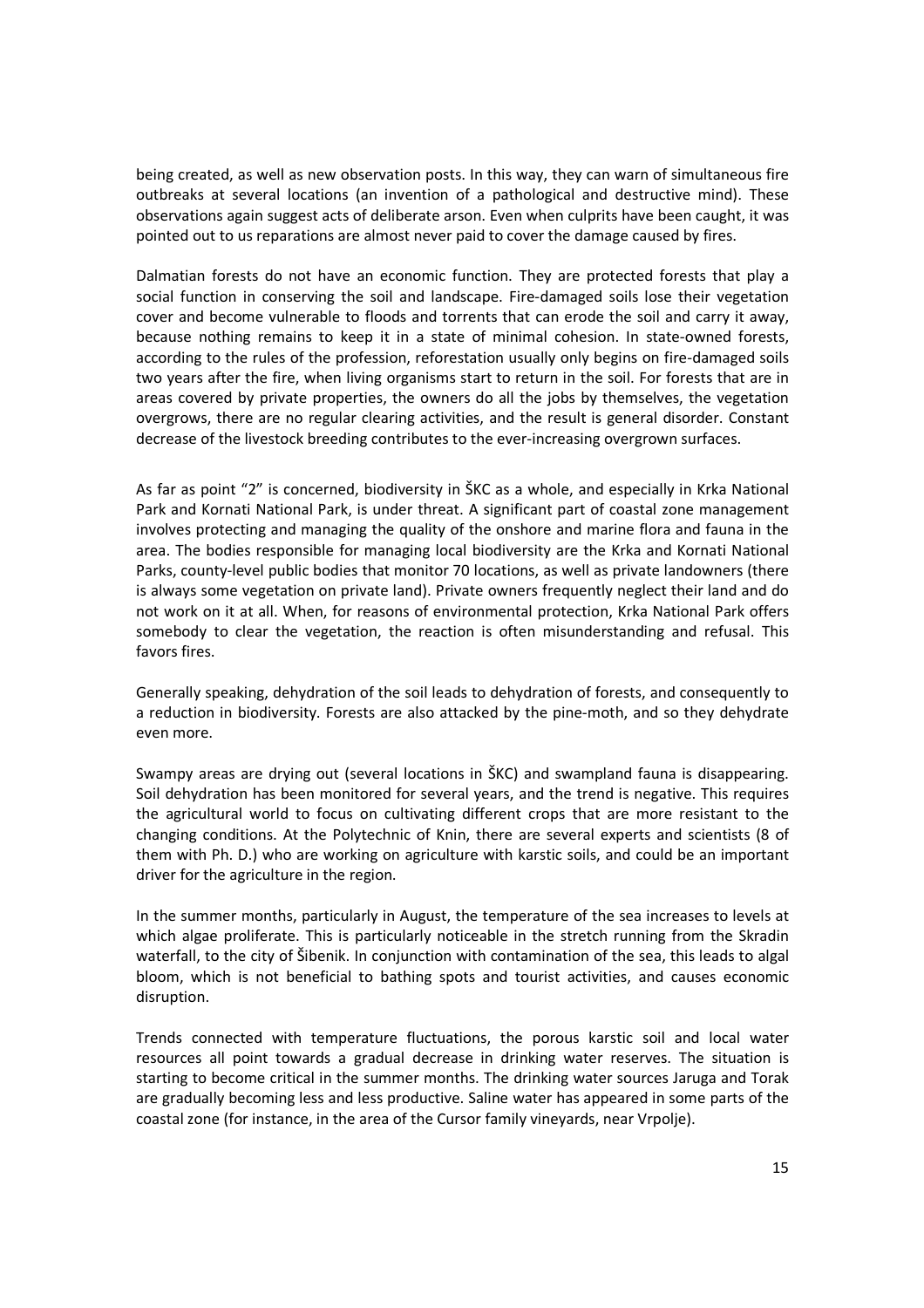Since global warming is already a reality and is forecast to increase over the years<sup>7</sup>, such trends are unlikely to be reversed. This highlights the new and very significant challenges for management of the coastal zone of ŠKC in the future.

As far as point "c" is concerned, the waters of the River Krka, from its source near Knin, have been endangered by pollution. A filter-based treatment facility for Drniš and Knin is under construction, so there is a chance that the situation will become significantly better.

The calcium carbonate waterfalls on the River Krka, in the Krka National Park, are affected by low water levels. Krka National Park in now arguing over this with HEP (Croatian Power Utility), which is responsible for two hydroelectric power plants, HE Manojlovac and HE Jaruga, further upstream. There is also a third small, private HE plant at the Roški Waterfall. Experts from the National Park are of the opinion that the minimum level should be 90 centimeters, below which the hydroelectric plant operations should stop. In contrast, HEP regards a minimum level of 80 centimeters as appropriate. Sometimes, water levels even go below 80 centimeters (for example in the summer of 2012). The overall impression for those on the ground in Šibenik is that 'those up at HEP' are alienated from problems in the field, looking down from on high with insufficient insight, endangering basic knowledge on natural processes in karstic rivers.

The calcium carbonate rock formations cannot be dealt with in such a way, because the rock becomes dry and cracks. The formations themselves end up dissolving and, with them, the emergent waterfall. The rock formations can also be endangered by sudden floods and torrents, because they break them with their force.

We also learned that the ŠKC county authority is 'pushing' small HEs (Hydroelectric power plants) on the River Čikola.

The quality of water is monitored by 'Croatian Waters', and water level and flow are monitored on a daily basis under the 'Hodras' project. Protection work is carried out on the whole of the left bank of the Skradin Waterfall on the River Krka in Krka National Park. On the right bank, a filter-based treatment facility should be built. There are ongoing arguments between 'Croatian Waters' and Krka National Park about the investments required in this treatment facility, and the project is currently deadlocked.

Although the River Krka is more generally associated with land areas, it is included in the Integrated Coastal Zone Management Plan for ŠKC, because of its influence on the coastal zone of ŠKC. Indeed, the definition of a coastal zone has to be changed in this context, because of the phenomenon of the River Krka and its 'meandering' approach to the sea. Anything that affects the river has an influence on the coastal zone, on river tourism, on shellfish-farming in the area from Skradin Waterfall to Šibenik city bay, and much more. River Krka is not like the River Nile and Dalmatia is not like Egypt. Events related to the source and estuaries of rivers that are connected with sea are always unusual and challenging in terms of management.

<u>.</u>

<sup>&</sup>lt;sup>7</sup> The latest UN IPPC (International Panel Climate Changes) came out near the end of 2013 and argued that temperatures are increasing systematically 'in a creeping manner', and that the anthropogenic part of the cause is continuing. Despite many plans and initiatives, it is difficult to see how there can be any improvement in such circumstances.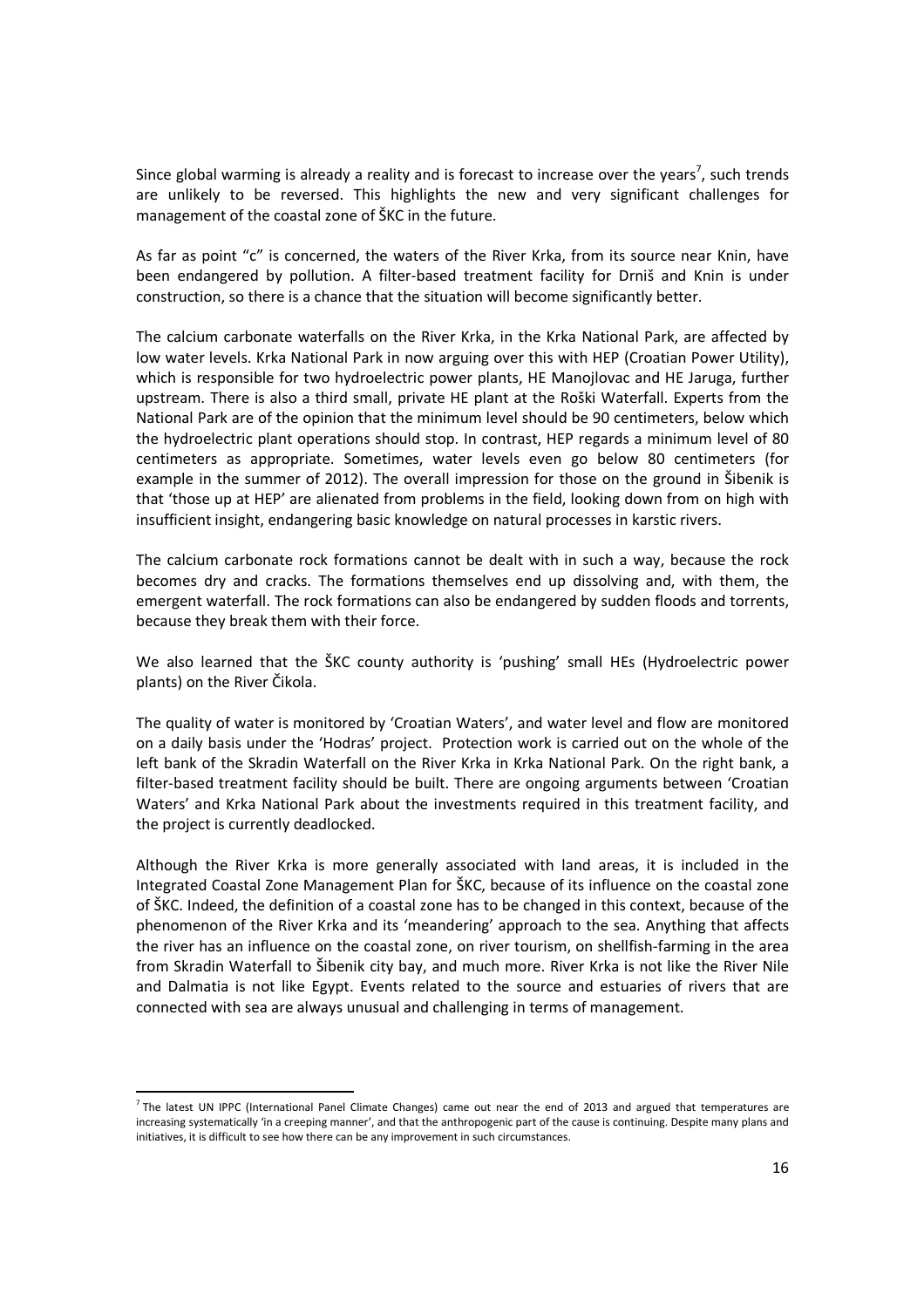# **c. Findings from interviews with representatives of civil society & NGOs**

An appointment was organized in Murter with the leader of an NGO for environmental protection called 'Argonauts'.

The local Climagine team gained a rich insight into the work of an environmental protection NGO in Croatia, and concluded that 'Argonauts' is above average in its levels of activity. The association's activities are predominantly connected with environmental education. The team is very diligent, even though in terms of number of members it is a small local NGO. Their approach to projects, selection of projects, and the qualifications of those employed and around means that it does not deal with issues that are directly or indirectly connected with coastal zone management or problems of climate changes on the island of Murter.

The local team talked with a representative of the NGO 'Island Forum', who lives both on the island of Kapri and in the city of Šibenik. This dual experience gives him an opportunity to compare the quality of life and developmental problems and opportunities in the two locations. The islands of the Šibenik archipelago (Žirje, Kaprije, Zlarin, Prvić, Krapanj and others that are less inhabited or totally uninhabited) are notable for their state of environmental preservation, their beauty and rich biodiversity, some fertile lands, and a partial water supply system (old supply and outlet pipes built by the Yugoslav National Army). On the other hand, the islands are in the process of demographic decline<sup>8</sup> and in a state of economic and developmental neglect, disrepair even. The summer tourist trade and related income last for too short a period.

Our interviewee suggested that, in order to develop activities on this island, it would be good to:

- $\triangleright$  initiate or 'introduce' developmental and income-generating activities on the islands, and renovate elementary school buildings and kindergartens;
- $\triangleright$  launch social initiatives to promote small-scale economic activities;

It was also suggested that the 'narrow-minded' local social environment on the islands, insufficient access to modern knowledge and envy of success create a fertile ground for destructive attitudes towards any new initiatives / projects.

The interviewee highlighted one phenomenon on the islands of Šibenik that has a particularly destructive impact. The state administration on the island of Žirje has been initiating legal action against local people, in order to carry out compulsory purchase of their properties. He said: *"The system operates in order to sell the land, it does not act for the benefit of the people"*. In the context of the interview, whose focus was on coastal zone management and climate change, the local team could not dig deeper into this subject.

 $\overline{a}$  $^8$  Our interviewee described the islands as an 'insular pensionner's home'.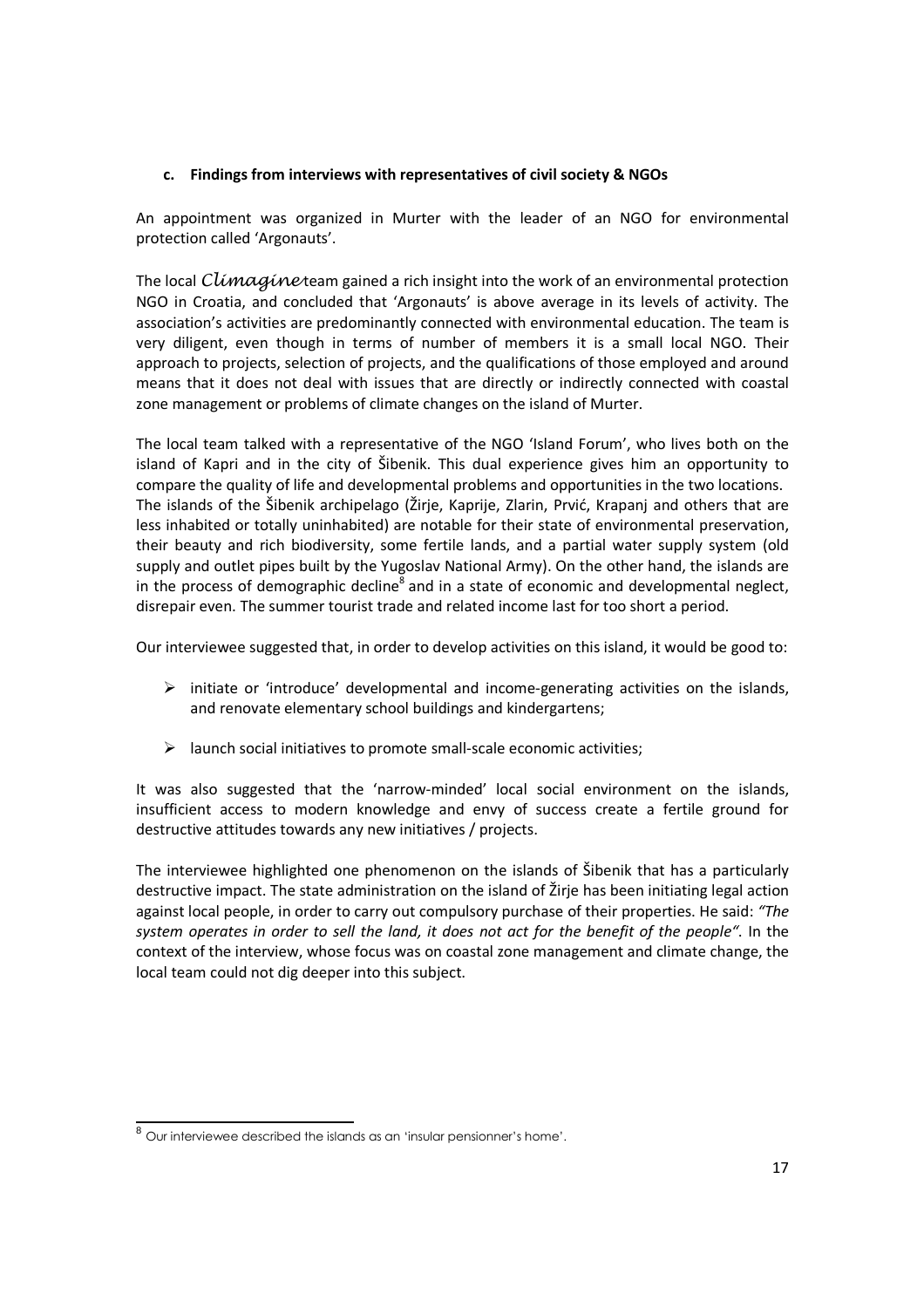#### **d. Findings from the interview with business representatives**

The word 'economy' comes from the Greek 'oikonomia' (meaning stewardship or management of a household). The economic aspects are at the heart of coastal zone management, and are particularly important for ensuring the coherent and firm organization of long term sustainable management in these valuable areas.

In July 2013, drawing on the sample of 'business' protagonists in the area, the local team carried out an interview in the 'Cronomar' company, a very innovative and unusual business. In its emergence, it has been supported by financial resources from the Norwegian government and material resources from the city of Šibenik. This company operates within the maritime economy. In its activities and the projects it has initiated, there is often a significant connection with the coast. The company's first successful project was to produce a catamaran built of aluminum. Production in the ship repair yard started on September  $1<sup>st</sup>$ , 2012. To date, 10 ships have been built and exported. The first was built in 10 months, and now they can be built within three months. This modern company is active in the maritime economy, connecting needs and producers. It is an unusual, innovative, high-quality business that offers productive solutions.

In September 2013, we talked with the representative of the Port of Šibenik Ltd. and a representative of a ship repair yard**.** 

The ship repair yard belongs to the NCP Group (Nautical Centre Prgin Group) and is a typical coastal zone business, connecting with the economic and ecological issues of coastal zone management. Following the financial crisis, the shipyard these days employs about 200 people. The production program currently includes aluminum fishing boats in cooperation with Norwegian partners. 22 such vessels are due to be delivered between now and February 2014. In addition, the shipyard repairs and renovates yachts, cargo and passenger ships.

The shipyard is in the process of technological modernization, and the system of waste management is being improved as part of this process. Hazardous waste is also managed, especially metal and wood waste.

As an economic facility in the coastal zone, within the city bay, the shipyard is in some ways a typical stakeholder in co-management of the coastal zone, but with its own specific issues.

Port Šibenik Ltd. is also a typical stakeholder in the coastal zone economy. It is also located on the Šibenik city bay. Our interviewee was the Head of the Quality Management department.

Ports are important for the Republic of Croatia, as our interviewee believes, but are neglected in Croatia, as is the Adriatic orientation in general. The Port of Koper in Slovenia has traffic larger than three times that of all the Dalmatian ports put together. Croatian ports run at 8,000,000 tonnes, compared with 800,000,000 tonnes for the Port of Shanghai alone..

Port Šibenik does not have enough business. Its capacity is 2.5 million tonnes, and it would be profitable with 1.5 million of tonnes. Currently it handles approximately 500,000 tonnes per year. The majority shareholder (86%) is 'Petrokemija Kutina'. It chiefly deals with bulk cargo.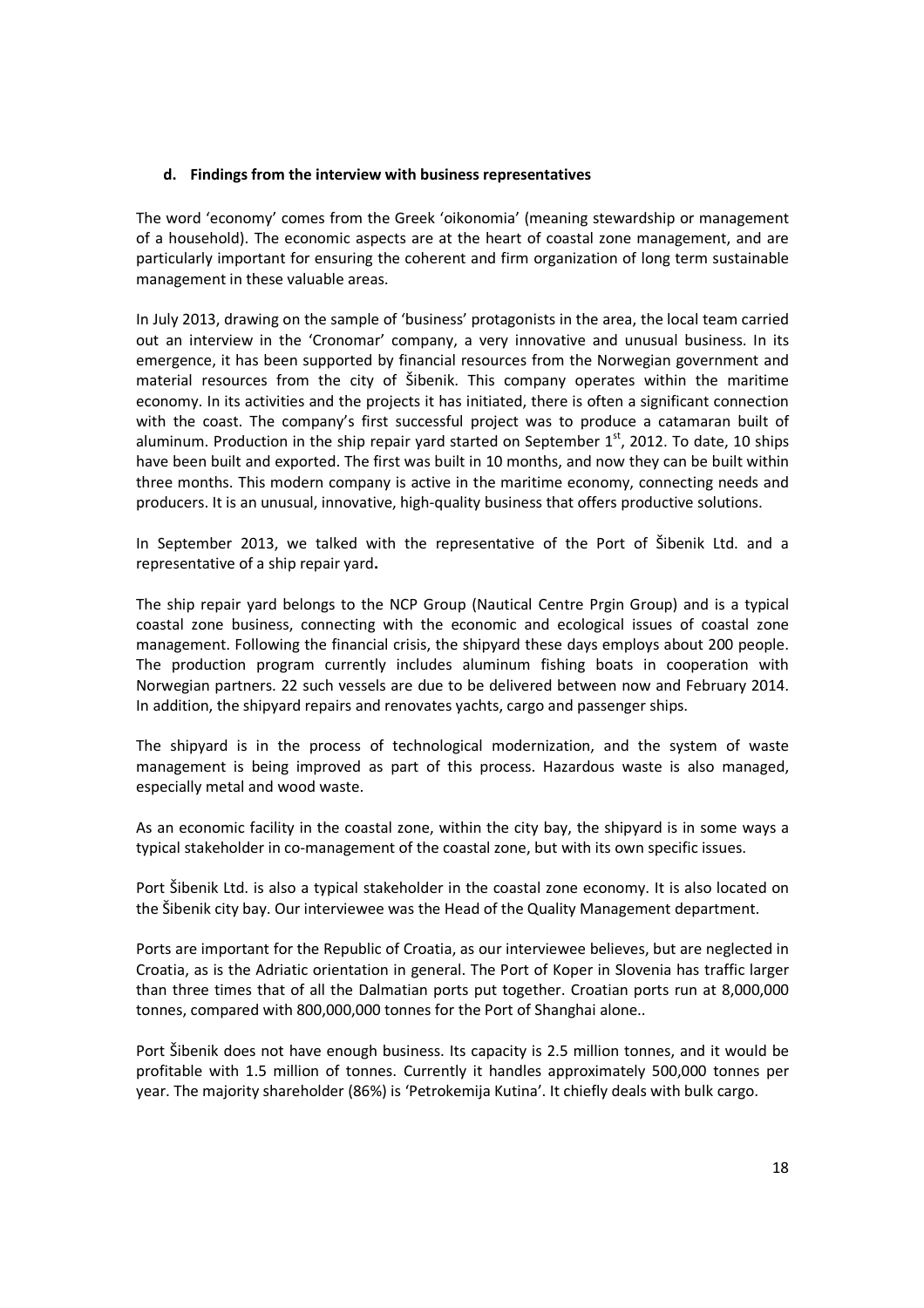It appears that, in considering future development of the coastal zone, the City of Šibenik and ŠKC may be prepared to give up on Port Šibenik. According to our interviewee, the main emphasis is on tourism, perhaps excessively so. In this light, the port is viewed as a potential area of the city bay for future use.

## **e. Concluding remarks**

Analysis of the stakeholders in ŠKC, and their attitudes, analysis of problems and concerns led the local team to the conclusion that there is currently no such a thing as integrated management of the coastal zone in the ŠKC region. There are some individual and isolated steps, such as the project "Tourism valorization of the St. Anthony Channel", first educational underwater trail in Tisno, or the long time established 'Blue Flag' initiative for beaches on the Adriatic coast, for instance. There are individual activities and branch of industries, such as the innovation incubator in Maritime Innovation Centre-iNavis, restructuring success story of the NCP shipyard, or renewal of docks and harbors in ŠKC, for instance.

In 2014, across Croatia and in Šibenik-Knin County in particular, there are no systematic policies or measures to deal with the impacts of climate change in coastal areas or to promote adaptation to the future consequences of increasing climate change. This is simply a fact.

In environments that are more professionally, scientifically, economically and politically developed, the social protagonists have also developed more in these two specific areas of practice. Examples of this are some of the measures applied on the French, or Italian or even Algerian coasts of the Mediterranean.

Nevertheless, the interviews showed that in ŠKC, there are high-quality individuals. Each individual stakeholder in the initial map of stakeholders deals with issues of coastal zone management every day in his or her sector of activities and considerations. However very little or none of these efforts are connected to a wider whole - some form of integrated coastal zone management across the county.

This picture of individual acts, as well as the lack of relationships or mutual activities among the stakeholders highlights the shortcomings in the current work of institutions in managing the coastal zone. There is no synergy! There is a lack of modern and integrating concepts of work, and perhaps even a lack of new, modern institutions that are capable of cultivating new approaches and ways of working, to cope with the new and complex challenges of integrated coastal zone management and problems connected with climate change. As we all know, sectorbased approaches and disunity between individuals and institutions does not lead to an integrated approach to activities and management. Each sector, and each institution works on their own, and the problem is not tackled as a whole. The situation is far from optimum.

The Climagine Workshop 1 helped in identifying suitable interviewees for the 'Analysis of Stakeholders'. The interviews with stakeholders provided the local team with useful data and information on valuable individuals and institutions who were then invited to  $Climaqine$ Workshop 2. In the same way, the significant outcomes from the first workshop also helped define the questions for interviews, while the answers from the twenty or so interviews provided empirical sources that fed into the initial list of indicators.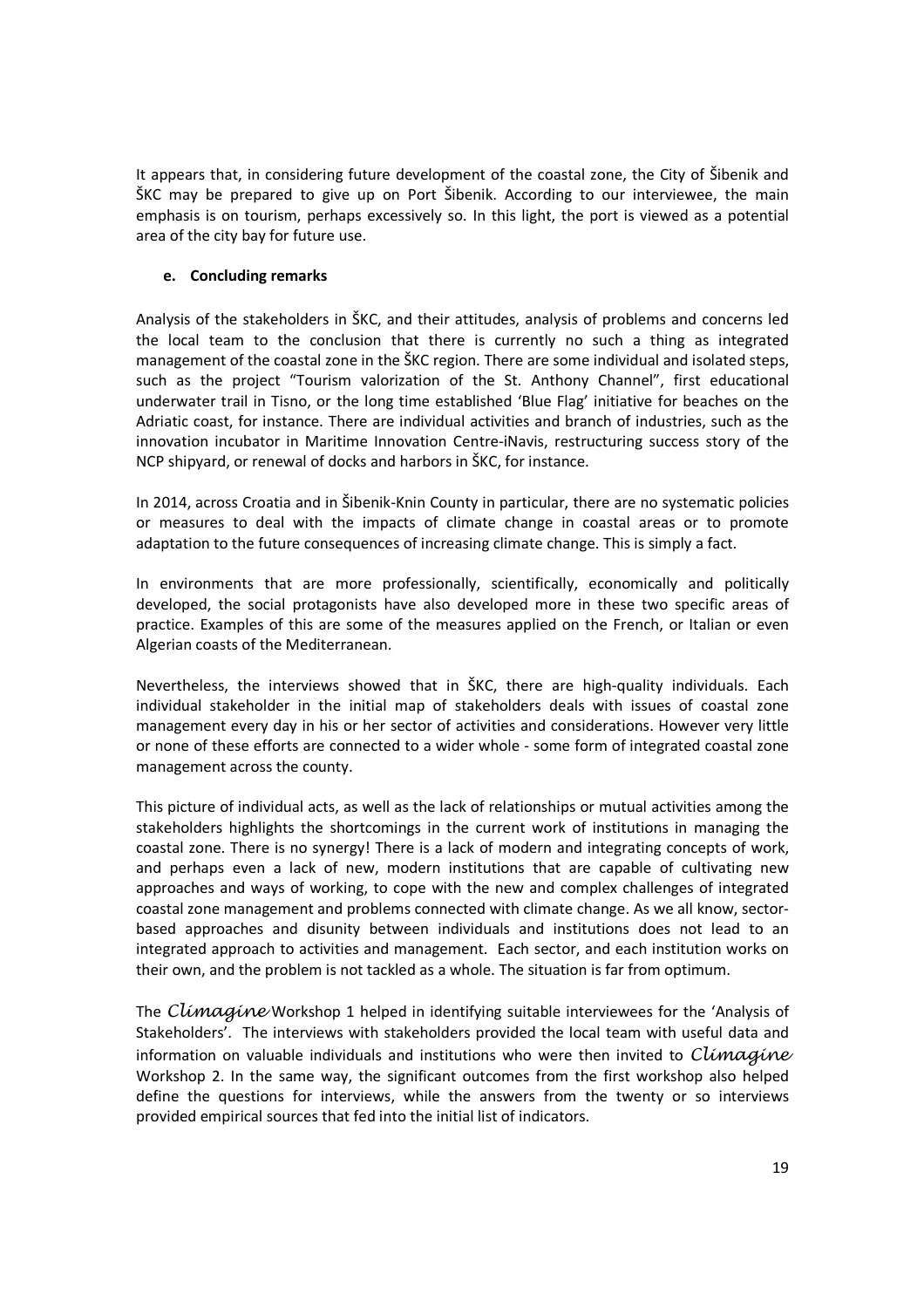In connection with further work on dimensions and climate indicators, on designing the ŠKC Strategy of Adaptation to Climate Change, and developing an Action Plan (priorities for action) for the county, 'the realistic picture of the capacity and characteristics of local stakeholders' could be a significant help.

The local  $C\rightarrow$  The local can make good plans, but who will implement them on an organizational, political and developmental level?

How can desirable and concrete adaptations to the consequences of climate change be developed in ŠKC? There is not any wise 'head office' in ŠKC that considers the impact of climate change on the coastal zone of the county, nor any current measures to adjust to the consequences of climate change. This is the reality in 2014! There are currently no institutions in ŠKC, nor any concepts that deal with these problems in an integrated manner.

In conclusion, the 'analysis of stakeholders' has proved how beneficial and useful it will be to pursue the Climagine process further.

The local team propose that, in applying the Imagine model to the new issue of climate change  $(Climaqine)$ , an empirical analysis of stakeholders should systematically be used as a methodological step between the first and second workshop. The first workshop is not quick and reliable enough in identifying the key local stakeholders for this new topic of climate change.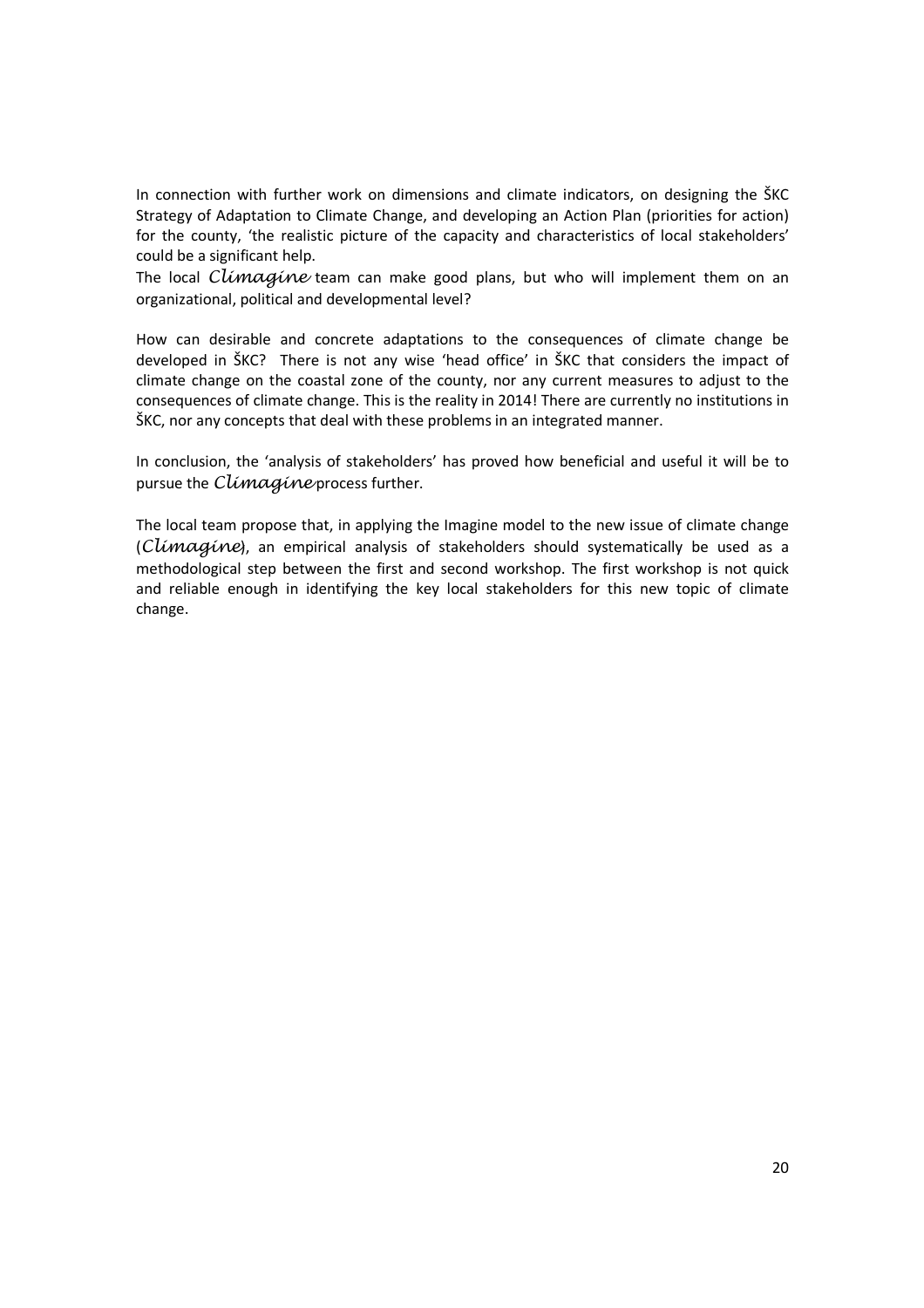# **IV. Goals, expectations and outcomes of '**Climagine' **Workshop 2**

## **a. Analysis of Workshop Participants**

At Climagine Workshop 1 there were 60 participants, out of 91 persons invited.

The structure of participants was as follows:

| <b>Business sector</b>                                                                 |                |
|----------------------------------------------------------------------------------------|----------------|
| Europe Aid                                                                             |                |
| Ministry of construction and spatial planning:                                         |                |
| Towns and communes                                                                     |                |
| National public institutions - "Croatian waters" and others                            |                |
| Spatial planners                                                                       |                |
| Plan Bleu/RAC                                                                          | $\overline{2}$ |
| Speakers from two scientific institutions in Split                                     | 2              |
| Local Island Boards <sup>9</sup> (local committee)                                     | $2 + 1$        |
| Ministry of protection of the environment and nature (Republic of Croatia)             | 4              |
| <b>NGOs</b>                                                                            | 4              |
| Public organisations (protection of the environment and nature, health, tourism, etc.) | 5              |
| Academic institutions (faculties and institutes)                                       | 6              |
| PAP/RAC                                                                                | 8              |
| Šibenik-Knin county administration - different sectors                                 |                |

Additional participants who were not invited but attended:

<u>.</u>

| Šibenik-Knin                              | county |  | institution for the Additional 2 (one is on the list of invited                                                 |
|-------------------------------------------|--------|--|-----------------------------------------------------------------------------------------------------------------|
| protection of nature                      |        |  | participants).                                                                                                  |
| and others                                |        |  | National public institutions - "Croatian waters" Additional 2 (two are on the list of invited<br>participants). |
| Port of Šibenik office (Luka kapetanija)  |        |  |                                                                                                                 |
| Hydrological Institute                    |        |  | $\mathcal{P}$                                                                                                   |
| Office for Protection and Rescue(Šibenik) |        |  | Additional 1 (one is on the list of invited<br>participants).                                                   |

According to Mr. Lay, the Plan Bleu consultant, the ratio of persons invited to actual attendees was very positive, because the participation rate was very high. This data helped us compile a new, more complete invitation list for *Climagine* Workshop 2. First of all, it was decided that business people and people from the city of Šibenik (including Port Šibenik Office) and the cities of Skradin, and Vodice, needed to take their part in these workshops. Another observation was that the participation of NGOs needed to be improved.

A total of 48 participants attended *Climagine* Workshop 2. 92 people were invited, and 35 responded (38%). If we discount the organizers (9) and expert speakers from outside Šibenik

<sup>&</sup>lt;sup>9</sup> Nice detail: one person, an old man from the island, Prvić Luka, Mr. Blaž Renić, President of the Local Island Board (Mjesni odbor otoka Prvić) came at 8 o'clock in the morning and apologized as he had to be with his elderly wife in hospital.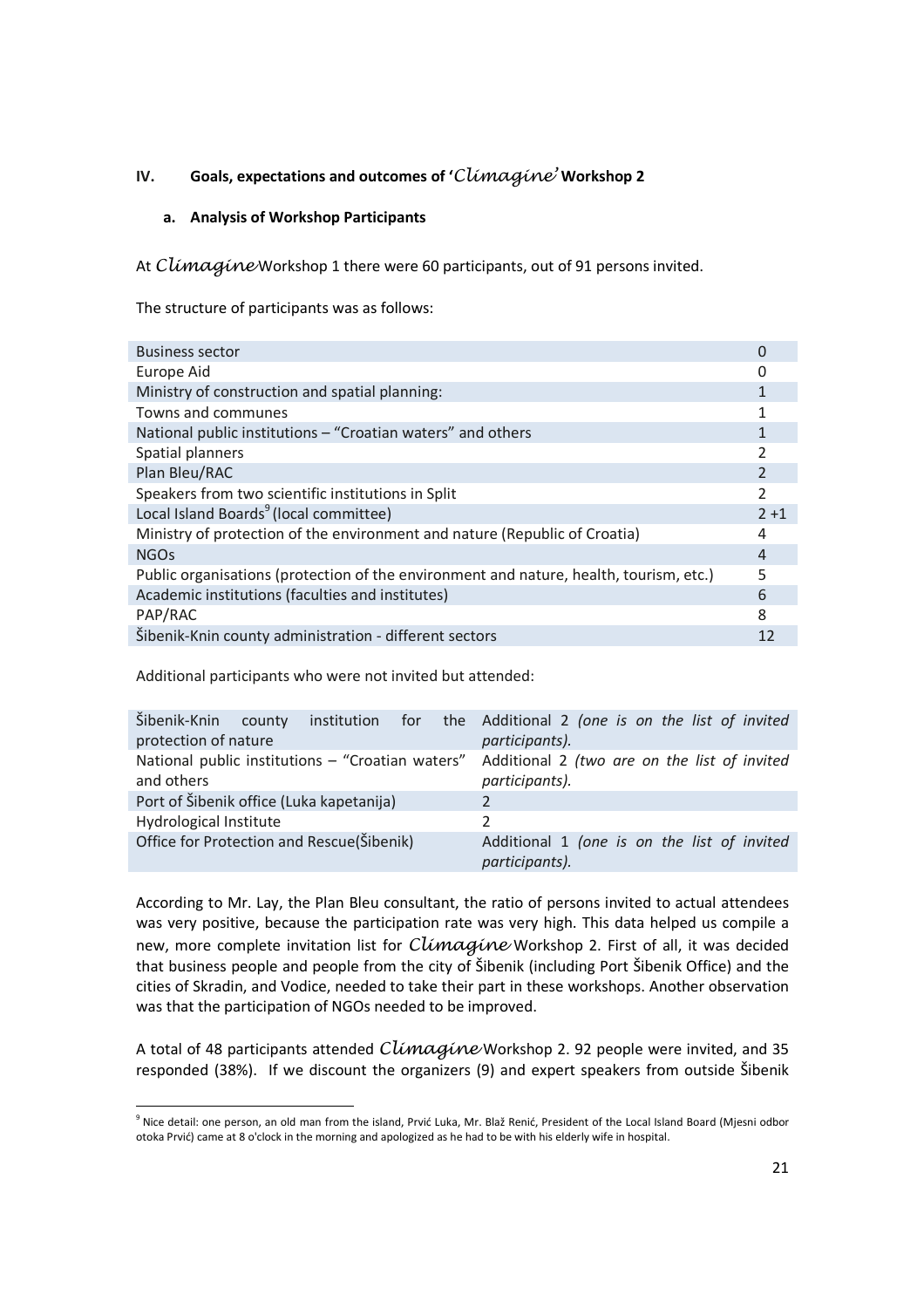(3), 23 invited participants attended  $Climaqine$  Workshop 2, and in addition 13 voluntary attendees. Therefore, in total there were 36 participants - 'beneficiaries' of the Climagine process. The structure of participants in  $\mathit{ClimagineW}$ orkshop 2 was as follows $^{10}$ :

| Ministry for the Protection of Environment and Nature (Republic of Croatia)               |               |
|-------------------------------------------------------------------------------------------|---------------|
| Academic institutions (faculties and institutes)                                          | 1             |
| Maritime business sector                                                                  |               |
| Representatives of the coastal Zadar County                                               |               |
| Scientific institution from Split                                                         |               |
| Local island population (Prvić)                                                           |               |
| Šibenik-Knin County physical planners                                                     | $\mathcal{P}$ |
| Plan Bleu                                                                                 |               |
| Towns and municipalities (Pirovac and Vodice)                                             | 2             |
| <b>NGOs</b>                                                                               | 3             |
| Public organizations (Protection of Environment and Nature, health, Šibenik fire brigade) | 3             |
| Experts from Split and Rijeka                                                             | 3             |
| National public institutions - 'Croatian Waters' and others                               | 4             |
| PAP/RAC                                                                                   | 7             |
| Šibenik-Knin County administration - different sectors                                    |               |

Once again, there were very few representatives from the business sector. This is already an 'old problem'. There were also very few representatives of the academic world this time. NGOs from coastal area were mostly absent, and local island people also<sup>11</sup>. The first 'local' speaker, from Šibenik, featured at this workshop<sup>12</sup>. It was nice to have a local person explain the problem of fires in Šibenik-Knin County to his own local people, in a very expert manner.

# **b. Expert analysis as a basis for participatory consideration of the dimensions and indicators of climate change in the coastal zone of ŠKC**

Before considering the initial proposal of indicators of climate change in the coastal zone of Šibenik-Knin County, four experts presented four papers related the influence of climate change on fires, groundwater and the sea.

A sustainable development expert from Rijeka, Zoran Skala, presented a general paper on *'Climate change and energy*'.

Milovan Kević from Šibenik presented a paper on *'Climate change and fires'* in Šibenik-Knin County. This presentation was based upon several years of precise monitoring of fires in this county. It was an extremely well-argued presentation, supported with data, and in conclusion indicated that, with the temperature increase observed over the last ten years, especially from May to September, the fire risk has systematically increased.

<u>.</u>

 $10$  For 8 of the people, no information is available about their institutional position.

<sup>&</sup>lt;sup>11</sup> Only one private fisherman J. Lučev from Prvić Luka came. He took the floor and argued strongly that climate change does not exist!

<sup>12</sup>His name is Milovan Kević from the State Directorate for Protection and Rescue (service 112) in Šibenik. He presented the topic 'Climate Change and Fires in Šibenik-Knin County'.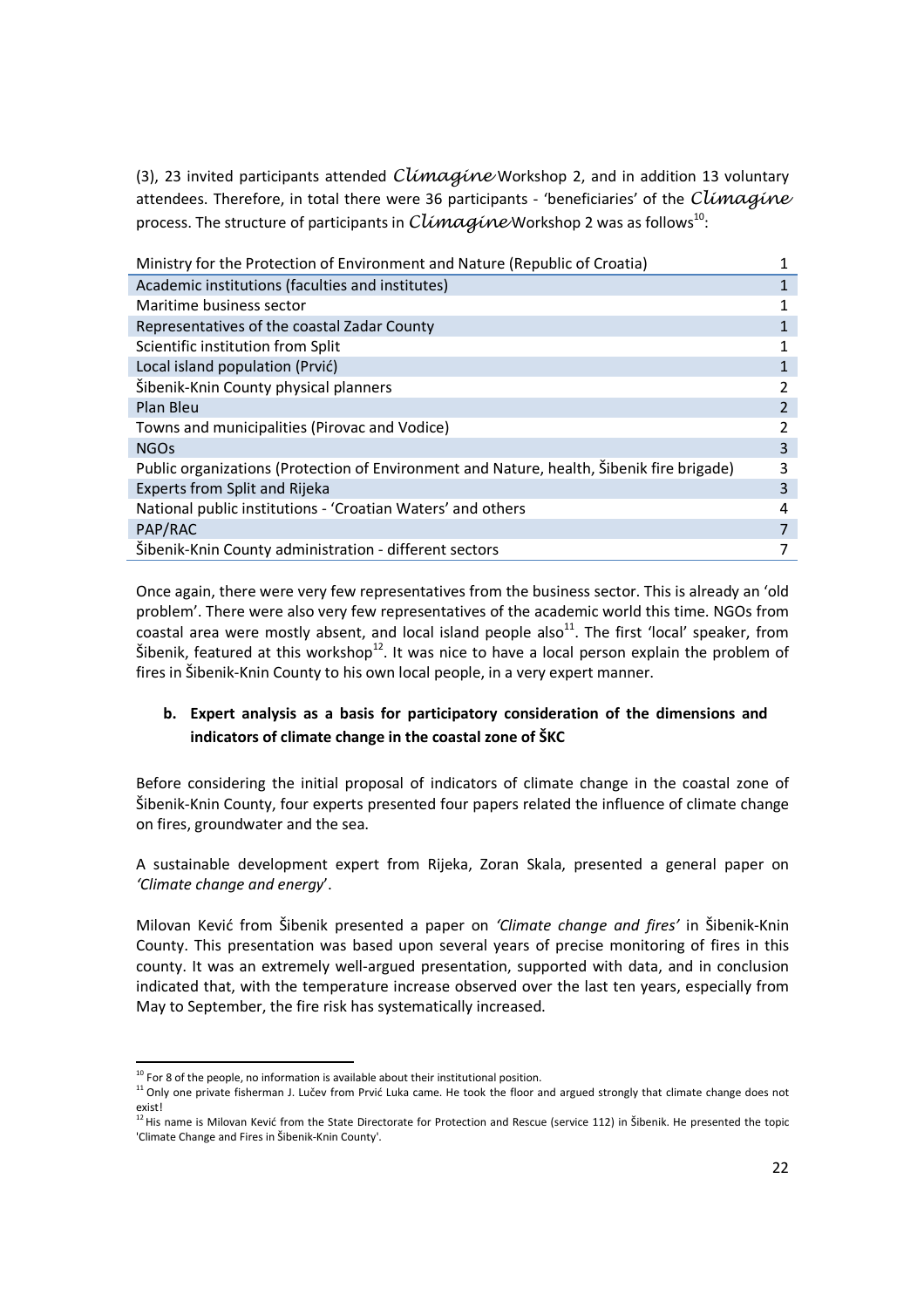An expert from the company 'Croatian Waters', Želimir Pekaš, expert for the UNESCO's component on Management of Coastal Aquifers, presented a paper on *'Climate change and groundwater*'. The presentation included large quantities of precise data and for many of the workshop attendees, it was an opportunity to discover a previously unknown world of groundwater. Climate change also endangers groundwater supplies.

A scientific expert from Split, Ivica Vilibić, explained that climate change also influences the sea. These expert presentations served an educational purpose, in helping participants gain a better understanding of the dimensions and indicators of climate change, and fostered a more constructive discussion in subsequent activities at the workshop.

The first workshop provided an opportunity to start to define some dimensions of climate changes. In the Croatian context, these environmental questions are specifically characterized by the Mediterranean climate and related issues. For the introductory expert papers we therefore chose the following four topics for the workshop:

# **c. Initial proposal of dimensions and indicators**

# **Initial recognition of the dimensions of climate change in the coastal zone of ŠKC - Summary of** Climagine **Workshop 1**

The first workshop recognized and defined the main dimensions and influences, of climate change on the coastal zone of Šibenik-Knin County. The local  $Cl$ *imagine* team assumed that people from the Šibenik-Knin County were not familiar with these issues and that they should be given an opportunity to reflect and think about them.

A certain number of activities/drivers and social stakeholders will be 'affected' in some way, to a greater or lesser extent, by the consequences of climate change. The list of priorities identified is as follows:

# 1. Safety:

- Elements of risk across the whole area fires are very frequent in summer time;
- 'Heat waves' in summer can be dangerous for inhabitants and animals.
- 2. Sources of drinking water can be jeopardized by rising sea levels.
- 3. Rising sea levels is not really a dramatic issue in Croatia in terms of erosion, because it has a rocky coast. Nevertheless, it is significant issue in terms of damage to dikes and flooding. The whole estuary and coastal zone of Šibenik Bay is a very vulnerable to sea level rises, as are the islands. For example, one participant said, "If the sea level rises, we will have problems hosting ferries on our island quays".
- 4. Tourism (sailing, beaches, cultural monuments near the sea, etc.)
- 5. Maritime activities (shell-fish farming, fisheries, etc.). Shell-fish farming is a major activity in all these areas; the increasing salinity of water in this area, where the River Krka and the sea water mix, is an issue that can harm species.
- 6. Agriculture & activities related to biodiversity (water level for flora and fauna / hunting / cultivating medical herbs etc.).
- 7. Infrastructure especially sewage / waste water management in the city of Šibenik, and in all settlements in the coastal zone of Šibenik-Knin County.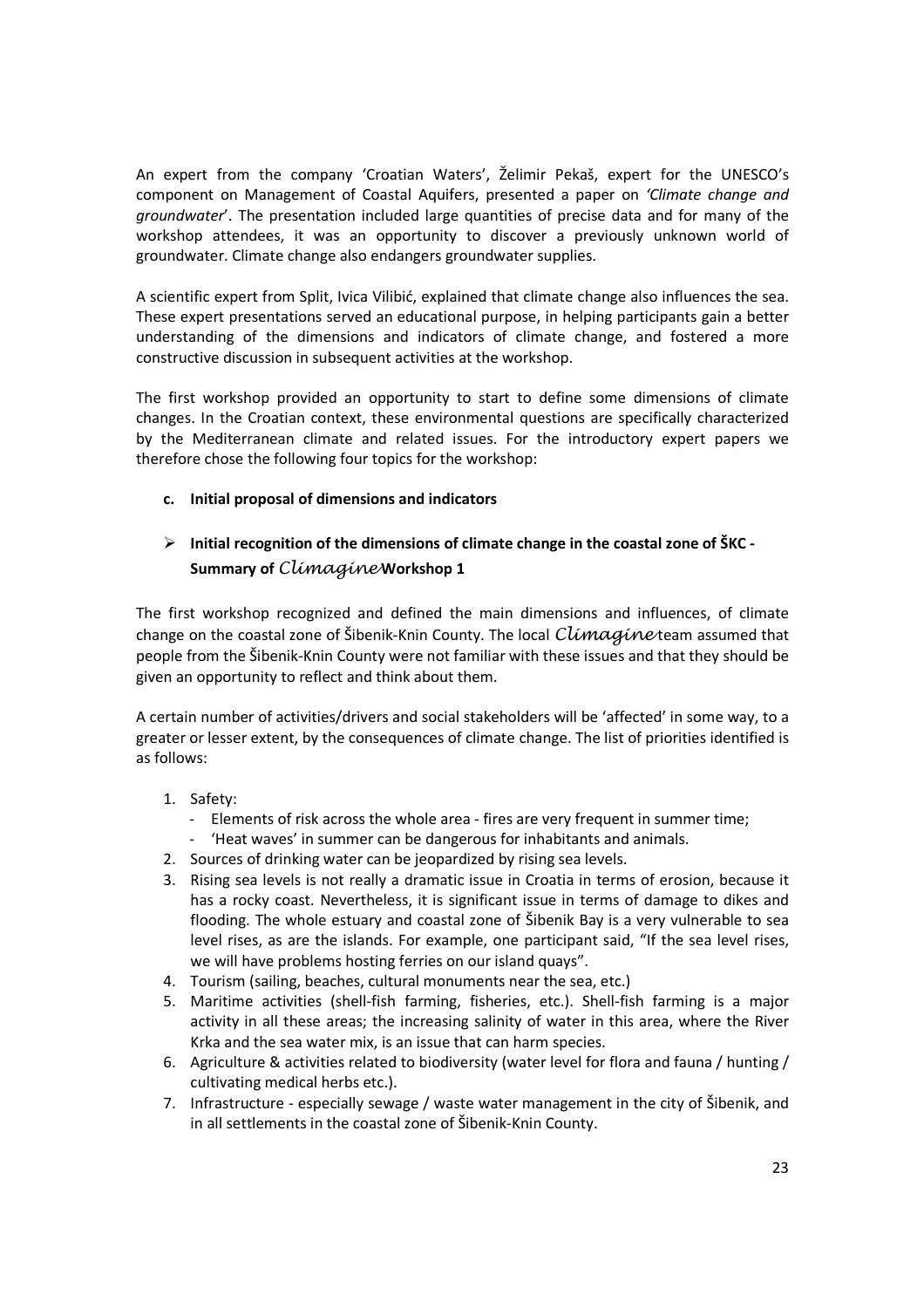- 8. All industries and businesses (like banks, insurance companies) which come into direct or indirect contact with the consequences of climate change.
- 9. Local economy on the islands: it has been noted that local inhabitants are currently moving to the mainland, even though there is a potential for development on islands. For instance, inhabitants could grow fruit, raise free range chickens, etc.
- 10. The eutrophication of lakes is an issue, due to wastewater inflow from the city of Knin.
- 11. There is a significant issue of factory pollution, in the city of Knin, near the River Krka, but the nature of the pollution needs to be defined. According to one participant, there is no filter in the factory (metal production).

It was not possible in this initial survey to draw up a fully comprehensive list of all consequences of climate change in Šibenik-Knin County. To do this would require access to every area and hidden part of the coastal zone across the county, which was not possible for this first workshop. It would have been necessary to imagine climate change and list issues that would affect the everyday life and work of local people. For the first introductory workshop, the idea of drawing up an exhaustive list was too ambitious to be an immediate goal.

#### **Initial proposal of climate change indicators for ŠKC**

The local Climagine team took as a starting point all the specific ecological elements that form a natural basis for human life and the living world and that climate change can, in one way or another, harm or endanger.

In this matter, the local team differentiates between short-term indicators (for instance, emblematic and visible issues such as the frequent intense fires in August) and long-term indicators (those that will appear more frequently and with more intensity in the future, but that are not yet present to a great extent, for instance, rising sea level).

We started from the following basic elements in expressing the indicators:

- quality conditions and processes affecting the sea and shore (sea level, salinity of the sea water, etc.);
- conditions and processes around drinking water sources and freshwater generally in ŠKC;
- conditions and processes affecting biodiversity, in the sea, in freshwater and on the land;
- conditions and processes affecting the soil (food production Mediterranean agriculture);
- conditions and processes related to energy exploitation of renewable energy sources (wind, sun, tide/waves, etc.);
- conditions and processes related to forests and brush fires, causing devastation every summer, especially in August, destroying biodiversity across the whole of Dalmatia;
- conditions and processes related to transport activities (vehicles as source of greenhouse gases - intensity, type, non-environmental friendly fuels, etc.);
- conditions and processes directly related to rising temperatures, with consequences for human health, and the organization of health care and the emergency response system, for example, the consequences of heat stroke on part of the endangered population of the coastal zone area of ŠKC.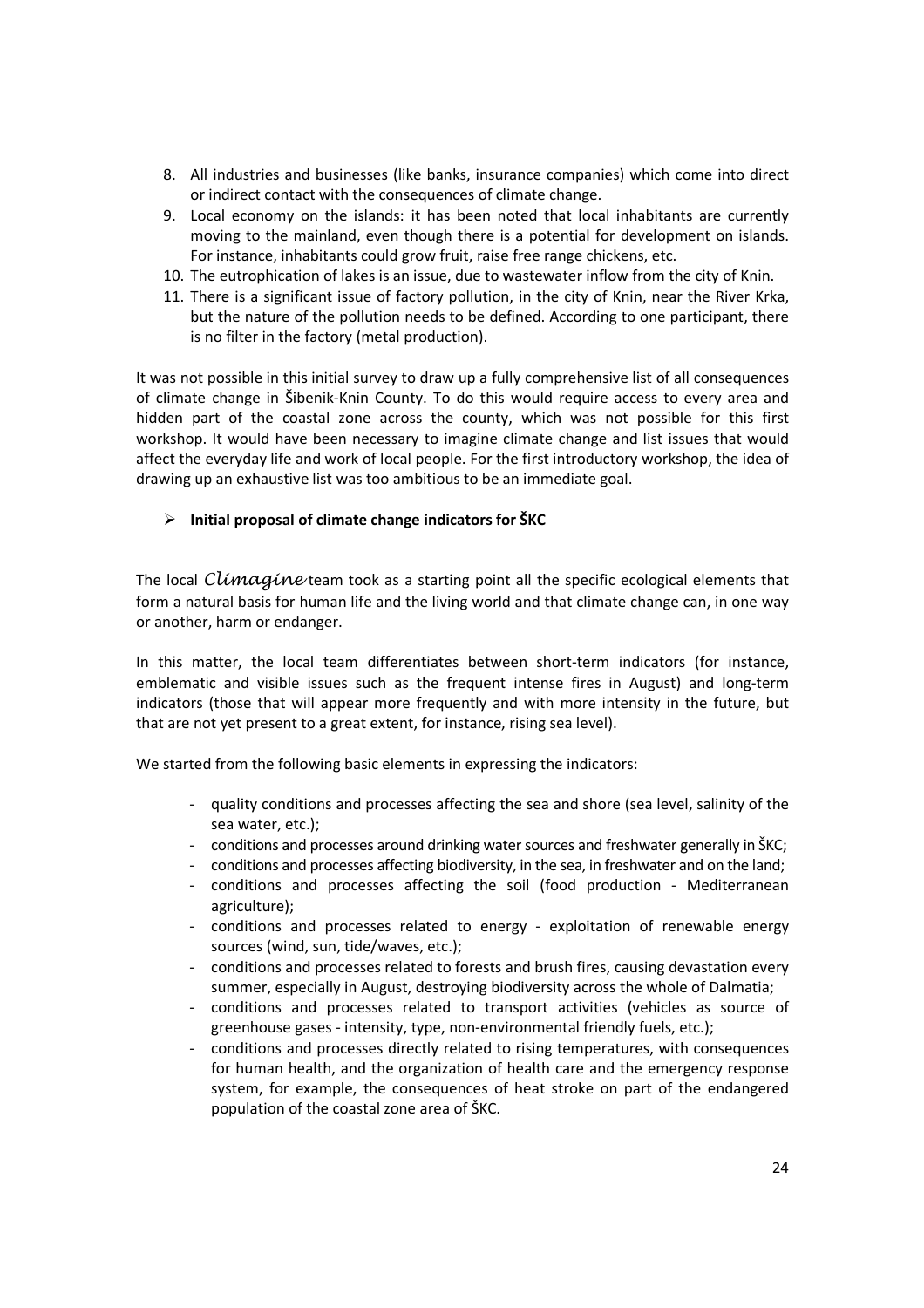- conditions and processes related to the production of goods and their (un)sustainable consumption (waste in production and consumption).

To promote the clarity and help individuals identify more easily with the proposal, the local team decided to differentiate between two semantically parallel approaches.

The first approach focuses on individual / human needs. Aspects related to the "Individual Level – Human Needs" are grouped together in one cell. This approach tackles the issues from an individual point of view. Success in communicating about the issues of climate change will depend on the extent to which individuals can identify with these issues.

The second approach is ecosystem-focused (hydrosphere, pedosphere, biosphere, etc.), and also addresses constructed and organized systems (water supply, port management, firefighting service, etc.). Aspects related to the "Systemic Level – Eco-sphere", including built systems, are all grouped together in one cell.

This second approach looked at indicators from the point of view of "natural and built systems", rather than from the individual perspective. This is the level at which actions /steps for adaptation must be taken.

| <b>Issue: WATER</b>                                                                         |                                                     |  |  |  |
|---------------------------------------------------------------------------------------------|-----------------------------------------------------|--|--|--|
| Individual Level                                                                            | Systemic Level                                      |  |  |  |
| (Human Needs)                                                                               | (Eco-sphere & Built systems)                        |  |  |  |
|                                                                                             | Natural hydrological systems                        |  |  |  |
| Drinking water and other water-related needs                                                | Production and distribution                         |  |  |  |
| <b>Proposed Indicators</b>                                                                  |                                                     |  |  |  |
| Water courses that dry out in the summer                                                    |                                                     |  |  |  |
| Number of inhabitants with drinking water supply                                            |                                                     |  |  |  |
| Water for animals and plant life / forests                                                  |                                                     |  |  |  |
| Frequency of storms, floods and torrents                                                    |                                                     |  |  |  |
| <b>Issue: SEA</b>                                                                           |                                                     |  |  |  |
| Individual Level                                                                            | Systemic Level                                      |  |  |  |
| (Human Needs)                                                                               | (Eco-sphere & Built systems)                        |  |  |  |
| Food (Seafood)                                                                              | Maritime System as Part of the Planetary Eco-sphere |  |  |  |
| Comfort (Bathing)                                                                           |                                                     |  |  |  |
|                                                                                             | Fisheries and aquaculture                           |  |  |  |
| Earnings (Tourism)                                                                          | Seaside Tourism                                     |  |  |  |
| <b>Maritime Traffic</b>                                                                     | Sea traffic                                         |  |  |  |
| <b>Proposed Indicators</b>                                                                  |                                                     |  |  |  |
| Increase in the sea-level - influence on sewage networks, drinking water networks - on what |                                                     |  |  |  |
| else?                                                                                       |                                                     |  |  |  |

An initial proposal of indicators, based on the above-mentioned approach, is given below:

- Increase in sea-water temperature influence on what?
- Increase in sea-water salinity influence on species /aquaculture activities?
- Twisters, seawater/tidal damage and unusually intense storms (We do not yet have tornadoes and typhoons!) - Physical damage.
- Coastal erosion, where it is not rocky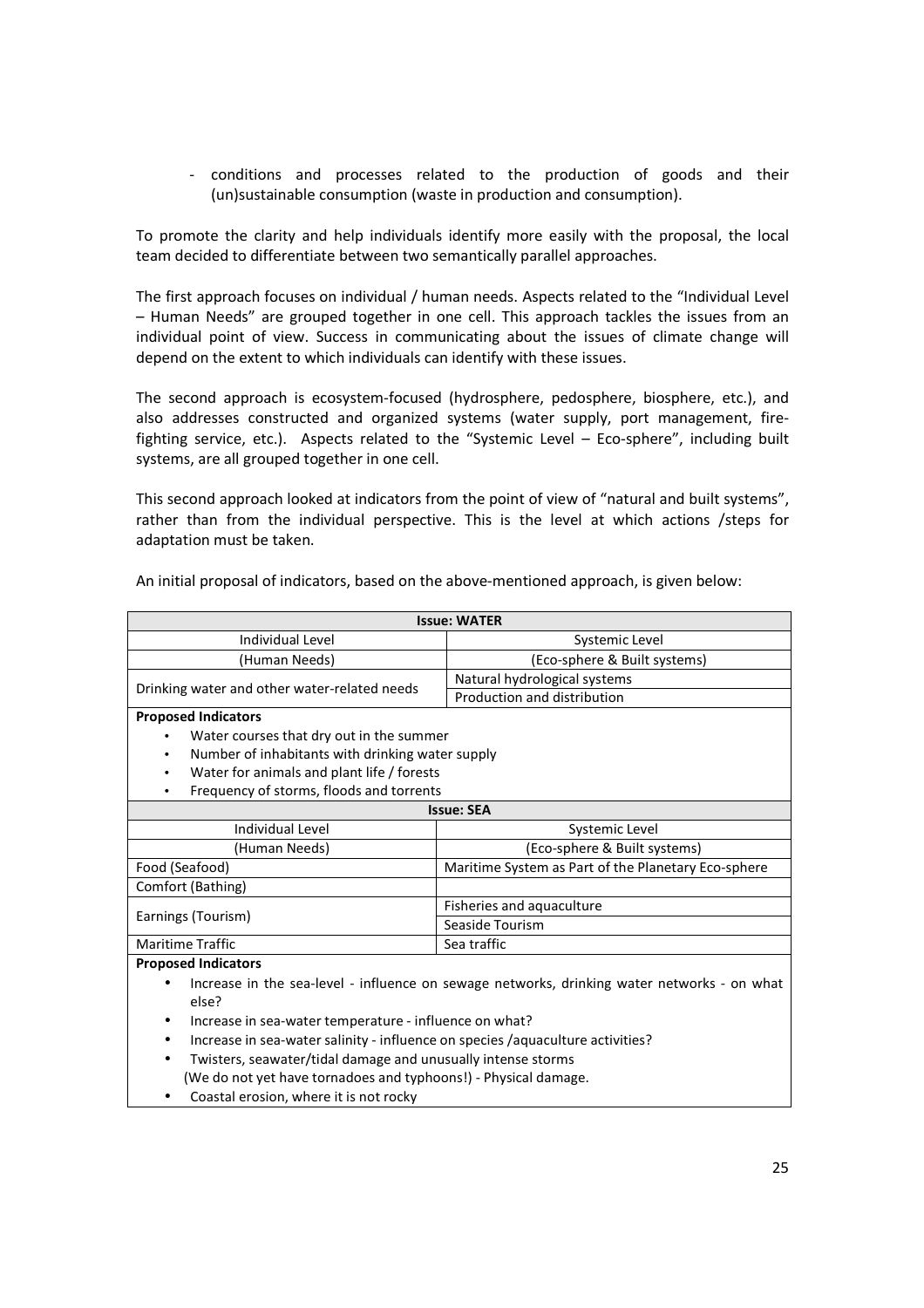| <b>Issue: FIRE</b>                                                                                             |                                                                                                                                                                                          |  |  |  |  |
|----------------------------------------------------------------------------------------------------------------|------------------------------------------------------------------------------------------------------------------------------------------------------------------------------------------|--|--|--|--|
| Individual Level                                                                                               | Systemic Level                                                                                                                                                                           |  |  |  |  |
| (Human Needs)                                                                                                  | (Eco-sphere & Built systems)                                                                                                                                                             |  |  |  |  |
| Life and Property                                                                                              | Safety Conditions for biosphere and People                                                                                                                                               |  |  |  |  |
| Safety                                                                                                         | Protection of Forests and other Vegetation                                                                                                                                               |  |  |  |  |
| <b>Proposed Indicators</b>                                                                                     |                                                                                                                                                                                          |  |  |  |  |
| Frequency of fires during the year                                                                             |                                                                                                                                                                                          |  |  |  |  |
|                                                                                                                | Frequency and temporal dynamics of fires during the summer months (cumulative)                                                                                                           |  |  |  |  |
| Area affected by fires annually<br>$\bullet$                                                                   |                                                                                                                                                                                          |  |  |  |  |
| Annual physical and biological damage<br>٠                                                                     |                                                                                                                                                                                          |  |  |  |  |
|                                                                                                                | <b>Issue: FOOD</b>                                                                                                                                                                       |  |  |  |  |
| <b>Individual Level</b>                                                                                        | Systemic Level                                                                                                                                                                           |  |  |  |  |
| (Human Needs)                                                                                                  | (Eco-sphere & Built systems)                                                                                                                                                             |  |  |  |  |
|                                                                                                                | Pedosphere                                                                                                                                                                               |  |  |  |  |
| Famine / Food (Soil)                                                                                           | Biosphere - Biodiversity                                                                                                                                                                 |  |  |  |  |
|                                                                                                                | Systems of Food Production & Distribution                                                                                                                                                |  |  |  |  |
| <b>Proposed Indicators</b>                                                                                     |                                                                                                                                                                                          |  |  |  |  |
| Annual distribution of precipitation - floods                                                                  |                                                                                                                                                                                          |  |  |  |  |
| Occurrence of drought (number of days annually)                                                                |                                                                                                                                                                                          |  |  |  |  |
| ٠                                                                                                              | Occurrence of adverse weather (hail, frost, etc.) that damage plant life ('natural disasters')                                                                                           |  |  |  |  |
| Increase in food prices affected by climate change (Croatia, world)<br>٠                                       |                                                                                                                                                                                          |  |  |  |  |
|                                                                                                                | <b>Issue: ENERGY</b>                                                                                                                                                                     |  |  |  |  |
| Individual Level                                                                                               | Systemic Level                                                                                                                                                                           |  |  |  |  |
| (Human Needs)                                                                                                  | (Eco-sphere & Built systems)                                                                                                                                                             |  |  |  |  |
|                                                                                                                | Natural Resources (sun, gas, wind, oil, etc.)                                                                                                                                            |  |  |  |  |
|                                                                                                                | Renewable Resources                                                                                                                                                                      |  |  |  |  |
| Electricity / Heat                                                                                             |                                                                                                                                                                                          |  |  |  |  |
|                                                                                                                | Non-renewable Resources - Fossil Fuels                                                                                                                                                   |  |  |  |  |
|                                                                                                                | Systems of Production and Distribution of Electrical                                                                                                                                     |  |  |  |  |
|                                                                                                                | and Thermal Energy                                                                                                                                                                       |  |  |  |  |
| <b>Proposed Indicators</b>                                                                                     |                                                                                                                                                                                          |  |  |  |  |
| $\bullet$                                                                                                      | Production and consumption of electrical and thermal energy in ŠKC, distribution of renewable                                                                                            |  |  |  |  |
| vs. non-renewable resources                                                                                    |                                                                                                                                                                                          |  |  |  |  |
| Production and consumption in ŠKC (decentralization - location of resources)<br>٠                              |                                                                                                                                                                                          |  |  |  |  |
| $\bullet$                                                                                                      | Production and consumption from domestic resources / from import / energy dependence<br>Energy efficient lifestyle changes (walking, bicycle, and firewood heating, use of solar panels, |  |  |  |  |
| $\bullet$                                                                                                      |                                                                                                                                                                                          |  |  |  |  |
| more fresh raw food, etc.). Decrease in wasteful types of personal and social behavior!<br><b>Issue: SPACE</b> |                                                                                                                                                                                          |  |  |  |  |
| Individual Level                                                                                               | Systemic Level                                                                                                                                                                           |  |  |  |  |
| (Human Needs)                                                                                                  | (Eco-sphere & Built systems)                                                                                                                                                             |  |  |  |  |
| Landscape/ Ambience/ Beauty                                                                                    | Nature, Natural Resources, Natural Heritage                                                                                                                                              |  |  |  |  |
|                                                                                                                | Relation of Built and Natural Environment -                                                                                                                                              |  |  |  |  |
| Space as Resource for Building Housing Capacities                                                              | Trends                                                                                                                                                                                   |  |  |  |  |
| Space as Resource for Building Private Business                                                                |                                                                                                                                                                                          |  |  |  |  |
| Capacities                                                                                                     | <b>Systems for Managing Space</b>                                                                                                                                                        |  |  |  |  |
| <b>Proposed Indicators</b>                                                                                     |                                                                                                                                                                                          |  |  |  |  |
| Variation in m <sup>2</sup> of built-up area in coastal zone, on islands and in hinterland                     |                                                                                                                                                                                          |  |  |  |  |
| Variation in $m^2$ of green areas, especially in cities                                                        |                                                                                                                                                                                          |  |  |  |  |
| Investments in nature conversation areas                                                                       |                                                                                                                                                                                          |  |  |  |  |

- 
- Management methods used for NPs (National Parks) and PPs (Park of Nature) in ŠKC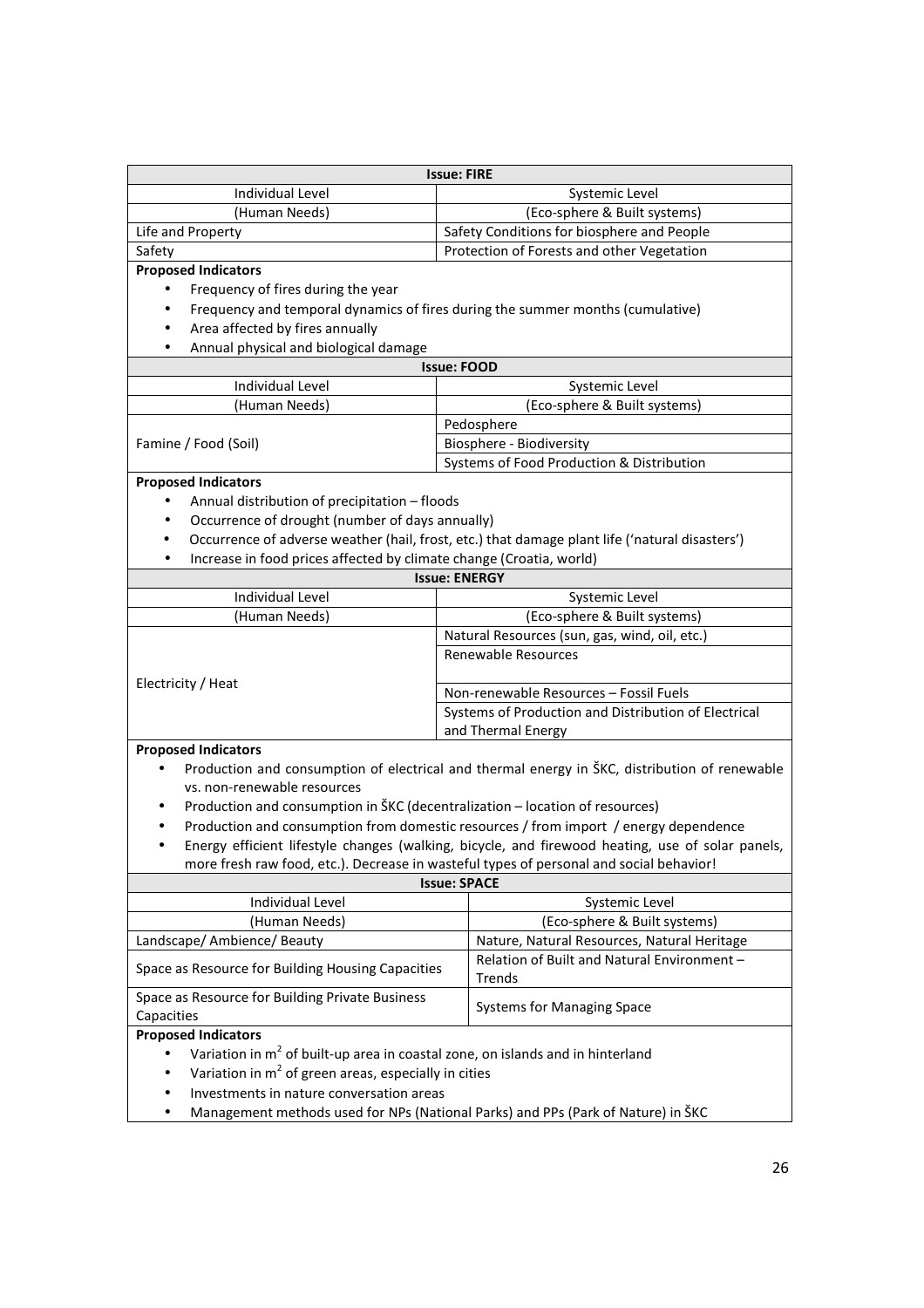| <b>Issue: HEALTH</b>                                                                               |                                         |  |  |  |
|----------------------------------------------------------------------------------------------------|-----------------------------------------|--|--|--|
| Individual Level                                                                                   | Systemic Level                          |  |  |  |
| (Human Needs)                                                                                      | (Eco-sphere & Built systems)            |  |  |  |
|                                                                                                    | Hydrosphere                             |  |  |  |
|                                                                                                    | Pedosphere                              |  |  |  |
| Be Healthy                                                                                         | Biosphere                               |  |  |  |
|                                                                                                    | Atmosphere & Climate                    |  |  |  |
| Access to treatment                                                                                | Systems of Prevention and Treatment     |  |  |  |
|                                                                                                    | <b>Health Service</b>                   |  |  |  |
| <b>Proposed Indicators</b>                                                                         |                                         |  |  |  |
| Number of people who have health issues from heat stroke - focus on particularly threatened groups |                                         |  |  |  |
| Increase of new species (i.e. mosquitoes, etc.) that migrate from warmer southern areas, some      |                                         |  |  |  |
| of which can endanger the health of people in Dalmatia                                             |                                         |  |  |  |
| Increase of mental imbalanced behaviors during hot weather (i.e. in traffic)                       |                                         |  |  |  |
| <b>Issue: WASTE - AIR POLLUTION - GREENHOUSE GASES</b>                                             |                                         |  |  |  |
| Individual Level                                                                                   | Systemic Level                          |  |  |  |
| (Human Needs)                                                                                      | (Eco-sphere & Built systems)            |  |  |  |
|                                                                                                    | Whole Eco-sphere                        |  |  |  |
| Goods and Services to feed consumption                                                             | Systems of Production, Transport and    |  |  |  |
| requirements                                                                                       | and Consumption                         |  |  |  |
|                                                                                                    | Technologies that emit Greenhouse Gases |  |  |  |
| <b>Proposed Indicators</b>                                                                         |                                         |  |  |  |
| Solid waste and waste management methods: quantities and trends                                    |                                         |  |  |  |
| Wastewater: quantities and trends                                                                  |                                         |  |  |  |
| Air pollution: quantities and trends                                                               |                                         |  |  |  |
| Greenhouse gas emissions: quantities and trends<br>٠                                               |                                         |  |  |  |

In total, 33 indicators were proposed, organized into eight thematic groups<sup>13</sup>. Through the conversations and communication during *Climagine* Workshop 2, the local team supplemented the initial proposal, and the proposal presented here includes those supplements. This proposal of indicators focuses above all on their relevance to the topics of integrated coastal zone management and climate change. This is only first stage. The second step is to check the availability and reliability of these indicators.

In defining indicators it is important to take into account the following criteria:

- $\triangleright$  Relevancy: the data for any chosen indicator has to be related to the environmental condition and sustainable development problems.
- $\triangleright$  Availability: there has to be historical data available for any chosen indicator, and it must be possible to collect the data in the future.
- $\triangleright$  Reliability: for any chosen indicator, the data has to be reliable and the indicator should as far as possible reflect appropriate measuring conditions.

The most demanding of these criteria is reliability.

<u>.</u>

<sup>&</sup>lt;sup>13</sup> The proposal was put forward by Plan Blue consultant Ph D.Vladimir Lay, based on the one hand on foreign experiences with indicators, and on the other on specific features of Mediterranean Croatia and Croatian society.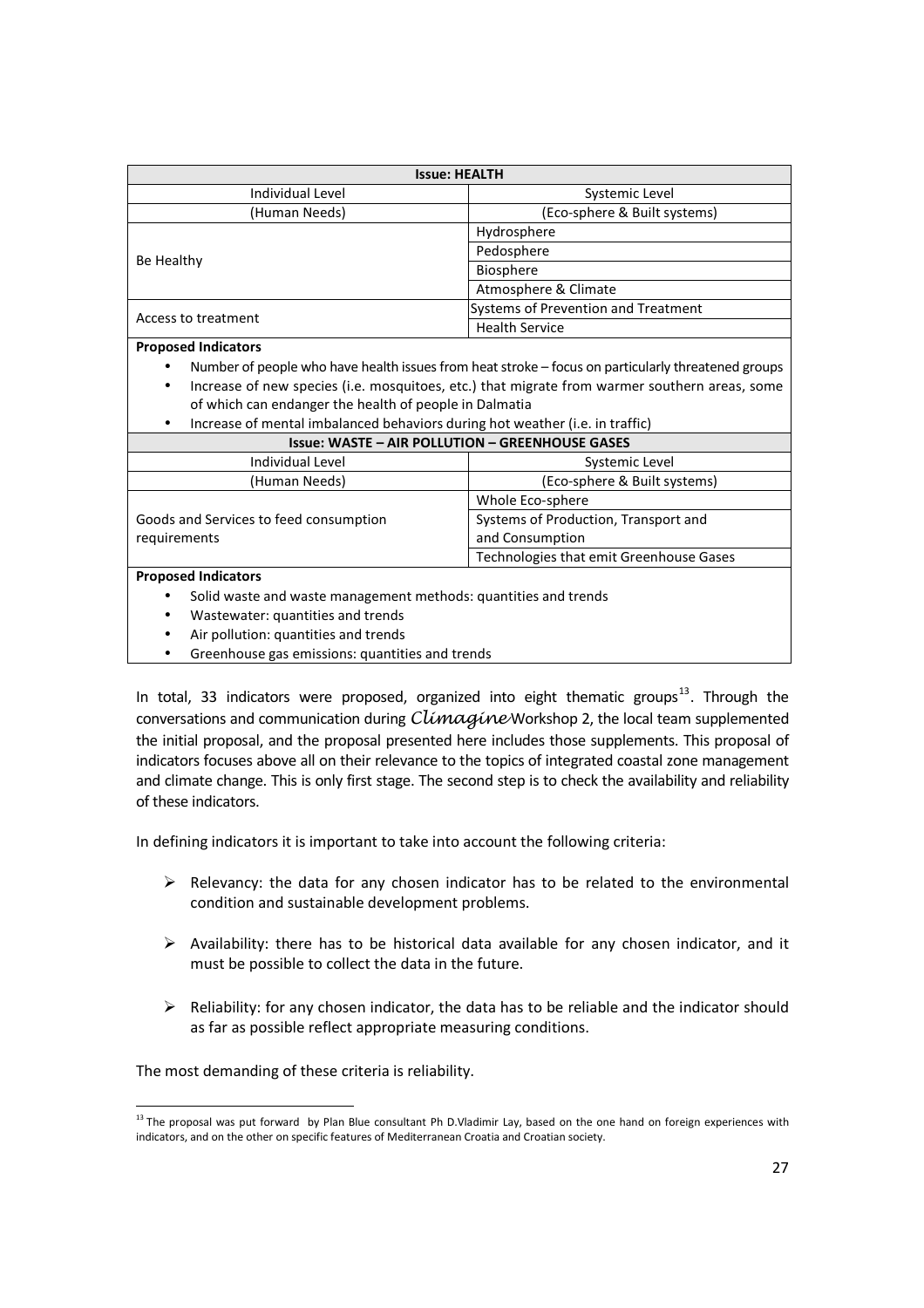## **V. Conclusion**

The main goals planned for Climagine Workshop 2 were to:

- $\triangleright$  Select a final core set of indicators related to the issues.
- $\triangleright$  Define their band of equilibrium,
- $\triangleright$  Use a matrix to rank the issues and indicators,
- $\triangleright$  Check what data is available to populate the indicators.

The band of equilibrium has not been defined and the availability of data to populate the indicators has still not been checked. This job has to be done before starting the next Climagine Workshop 3 in early spring 2014.

The third Climagine workshop, as planned at the beginning of the Climagine process, will have the following goals:

- $\triangleright$  Define the assumptions of scenarios and explore them using scenarios,
- $\triangleright$  Present and discuss the results,

<u>.</u>

 $\triangleright$  Issue recommendations and determine priorities for a local ICZM action plan.

The implementation of  $Climaqine3$  is linked to (i) the need to fine-tune the final core set of indicators (expected in February 2014), (ii) the need for adequate time to define the assumptions of scenarios and (iii) the need to synchronise the steps of the  $Climaqine$ process with the steps required to complete ICZM action plan for ŠKC (including the DIVA method).

All this work needs to take place, despite a national context of "low social importance" of climate change issues in Croatia.

The "Climagine" local team proposes implementing the next steps, such as  $Climaqine3$ (early spring 2014), but also an additional step,  $Climaqine4$  as a final stage in the process (late spring  $2014$ )!<sup>14</sup>

The local team feels that this would help achieve a higher quality of final output from the Climagine process, with a higher level of harmonization with the SKC ICZM action plan as a whole.

<sup>&</sup>lt;sup>14</sup> An initial consultation wtih PAP/RAC has indicated that this proposal could be useful. Some support could also be expected from PAP/RAC.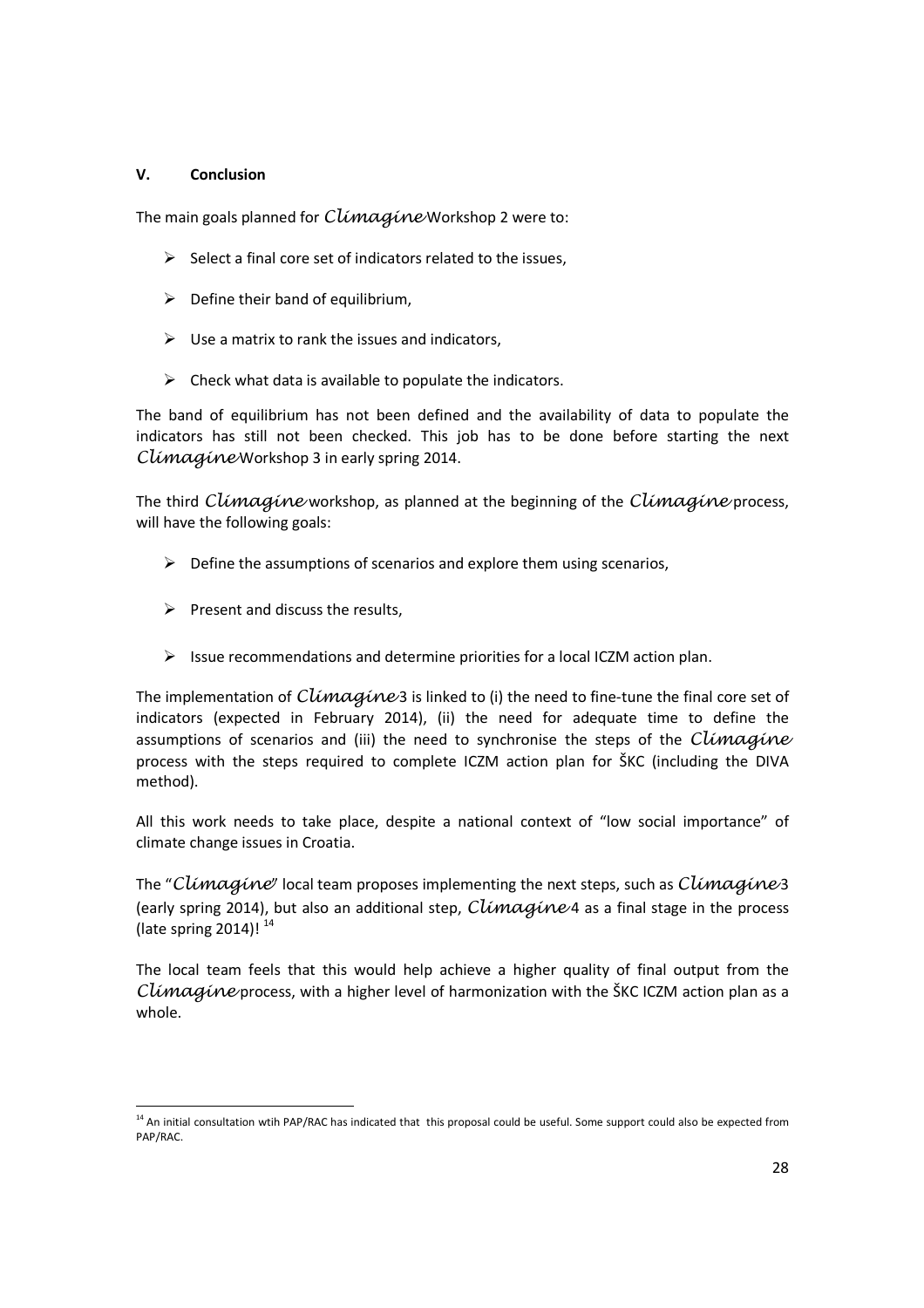#### **VI. Annex**

#### **a. Agenda**

- 09:00 09:30 Registration of participants
- 09:30 09:40 Opening oft he workshop and welcome addresses (Šibenik-Knin County)
- Welcome addresses (Plan Blue, Mr. Antoine Lafitte, PAP/RAC, Ms. Željka Škaričić)
- 09: 40 09:50 Introduction to the workshop (Mr. Vladimir Lay)
- 09:50 10:00 ICZM Plan and participatory approach (Mr. Ivica Trumbić)

10: 00 - 10:15 Presentation of Croatian efforts towards adjustment to Climate change (Ministry of Environmental and Nature Protection)

- 10:15 10:30 Climate change and its effects on the sea (Mr. Ivica Vilibić)
- 10:30 10:45 Climate change and fires in ŠKC (Mr. Milovan Kević)
- 10:45 11:00 Climate change and energy (Mr. Zoran Skala)
- 11:00 11:15 Climate change and groundwaters (Mr. Želimir Pekaš)
- 11:15 11:30 Coffee break
- 11:30 13:30 Climagine
- 13:30 14:30 Lunch break
- 14:30 17:30 Continuation Climagine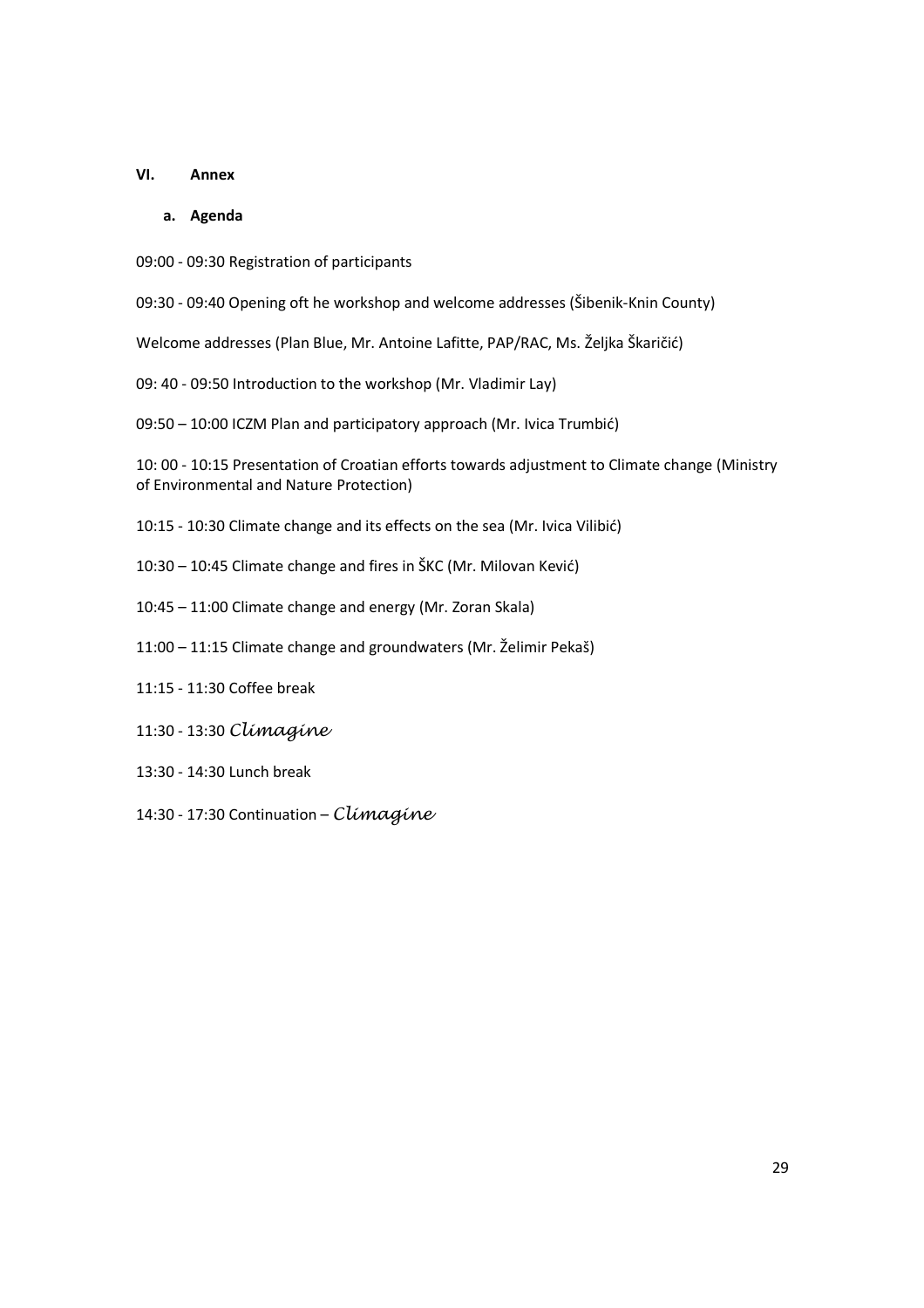#### **b. List of participants**

gda Nikolina Aras Lucka Uprava Sibensko-kninske zupanije Draga 14 22000 Sibenik Tel: 022 219852 E-mail: nikolina.aras@cQa-sibenik-knin.hr

gda Dolores Baric Javna ustanova Zavod za prosterna uredenje Zadarske zupanije Braée Vranjanin 11 23000 Zadar

g. Vladimir Buneta

g. Neven Cukrov Znanstveni suradnik Zavod za istrazivanje mora i okolisa Laboratorij za fizicku kemiju tragova Bijenicka 54 10000 Zagreb Tel: 01 4561111 Faks: 01 4680084 E-mail: Neven.Cukrov@irb.hr

g. Ante Cubric Zamjenik nacelnika Opéine Pirovac Tel. +385 98 9823 041 E-mail: ante.cubric@pirovac.hr

g. Srdan Cupic Hrvatski hidrografski institut Zrinsko-Frankopanska 161 21000 Split E-mail: srdjan.cupic@hhi.hr

gda Danijela Erceg Voditeljica odjela za preventivne i planske poslove Podrucni ured za zastitu i spasavanje Sibenik Velimira Skorpika 5 22000 Sibenik Tel: 022 347425 E-mail: sibenik112@duzs.hr

gda. Veronique Evers CRA/PPA Kraj Sv. lvana 11 21000 Split Tel: 021 340478 E-mail: veronique.evers@ppa.t-com.hr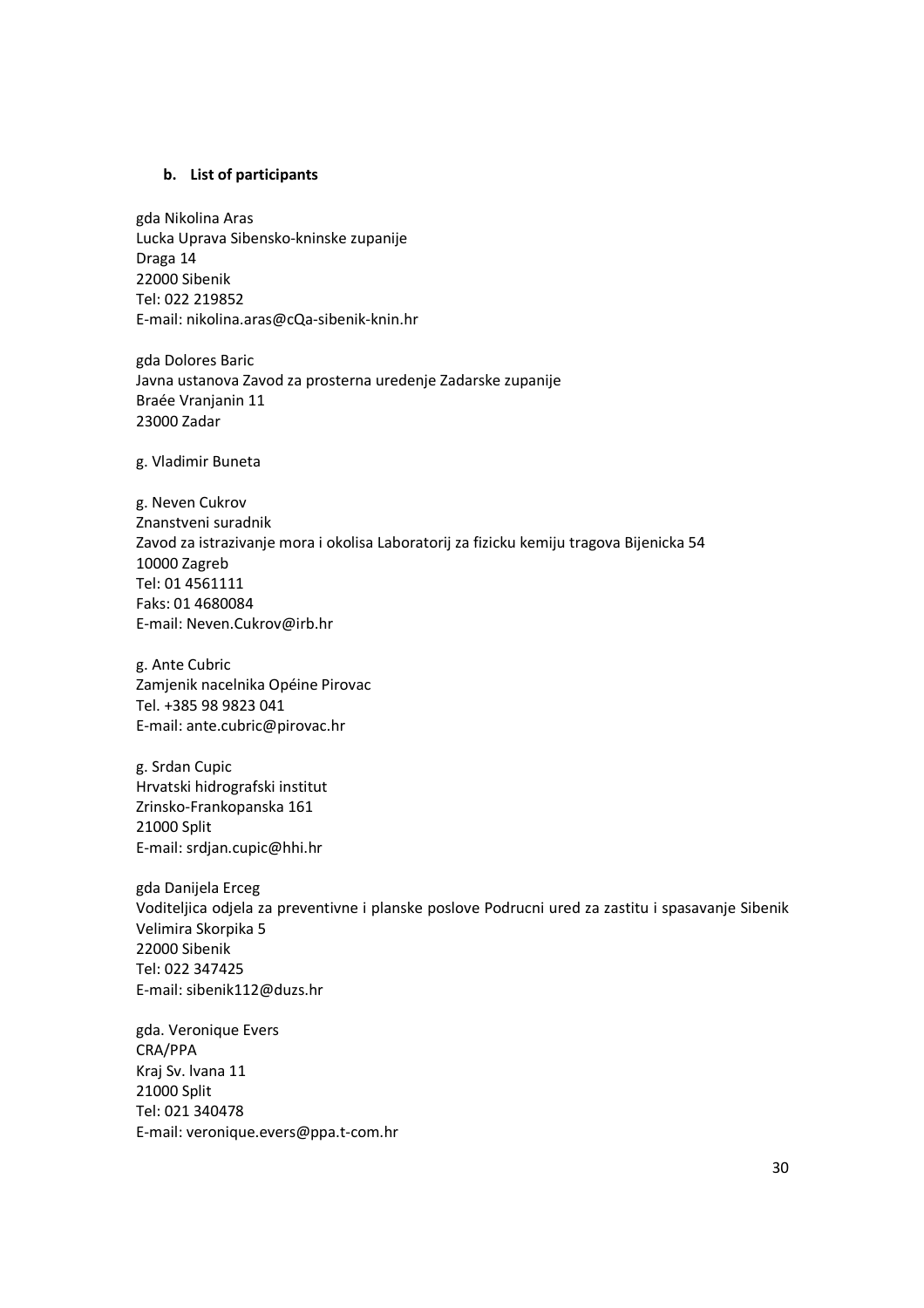gda Jadranka Frzop Procelnica Upravni odjel za pomorstvo, promet, otocni i podrucni razvoj Sibensko-kninska zupanija Trg Pavla Subiéa 1. br. 2 22000 Sibenik Tel: 022 460741 Faks: 022 460752 E-mail: pomorstvo@skz.hr

g. Goran Grgurièin Udruga Otoèni sabor Petra Zoraniéa 23000 Zadar Mob: 098-336909 E-mail: goran.grguricin@si.t-com.hr gda. Lada Jakelic Voditelj operativnih poslova CRA/PPA Kraj Sv. lvana 11 21000 Split Tel: 021-340472 Faks: 021-340490

g. Srecko Kmetic Ekoloska udruga Krka Knin 7. Gardijske Brigade 13 22300 Knin Tel: 022 664608 Faks: 022 664608 E-mail: ekolosta.udruga.krka@si.t-com.hr

gda Nevia Kruzic Voditeljica Odjela za zastitu mora i priobalja Ministarstvozastite okolisa i prirode Uzarska 2/1 51000 Rijeka Tel: 052 213499 Faks: 052 214324 E-mail: nevia.kruzic@mzoip.hr

g. Antoine Lafitte Plavi Plan 15 rue Beethoven Sophia Antipolis 06560 Valbonne France Tel: +33 4 92 387142 Faks: + 33 4 92 387131 E-mail: alafitte@planbleu.org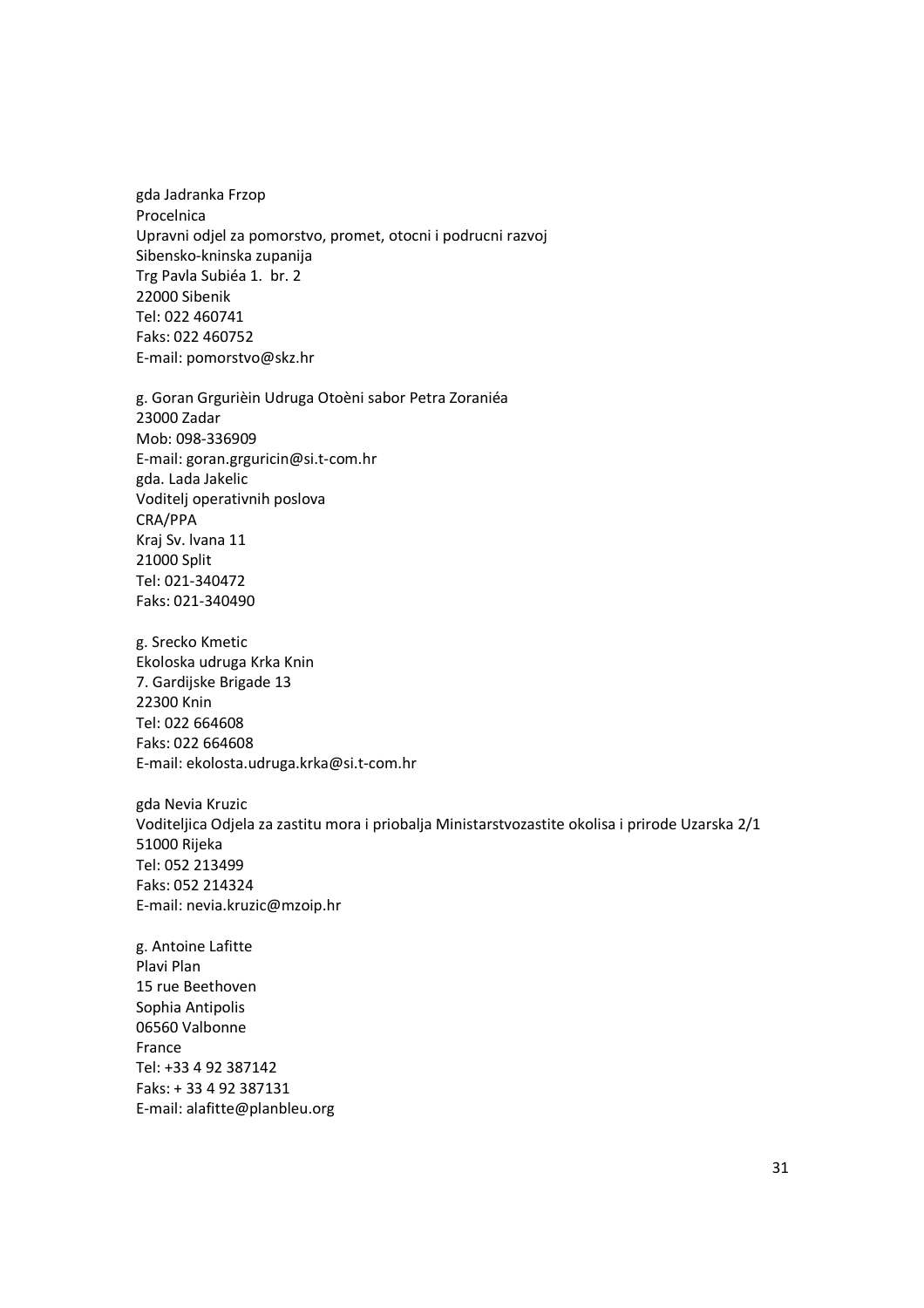g. Vladimir Lay Ekspert Plavog Plana Travanjska 19 10000 Zagreb Tel: 01 3872872 E-mail: lay.vladimir88@gmail.com

g. Damir Lucev Javna ustanova za prostorno uredenje Sibensko-kninske zupanije Vladimira Nazora 14 22000 Sibenik Tel: 022 217255 Faks: 022 217256 E-mail: zavod-za-grostorno-uredenje@si.htnet.hr

g. Marko Lugovic Procelnik Grad Vodice Ive Gace 8 22211 Vodice Tel: 022-444911 E-mail: gradonacelnica@grad-vodice.hr

gda. Branka Novoselic Belamaric Upravni odjel za prostorno planiranje i zastitu okolisa Gradska uprava grada Sibenika Trg palih branitelja Domovinskog rata 1 22000 Sibenik Tel. 022 431067 Faks: 022 431099 E-mail: branka.belamaric@sibenik.hr

g. Zelimir Pekas Hrvatske vode Ulica grada Vukovara 220 10000 Zagreb Tel: 01 6307635 Faks: 016155910 E-mail: zQekas@voda.hr

g. Sylvain Petit Voditelj programa CRA/PPA Kraj Sv. lvana 11 21000 Split Tel: 021 340474 Faks: 02 340490 E-mail: sylvain.Qetit@QQa.t-com.hr

gda. Daria Povh Skugor Voditeljica programa CRA/PPA Kraj Sv. lvana 11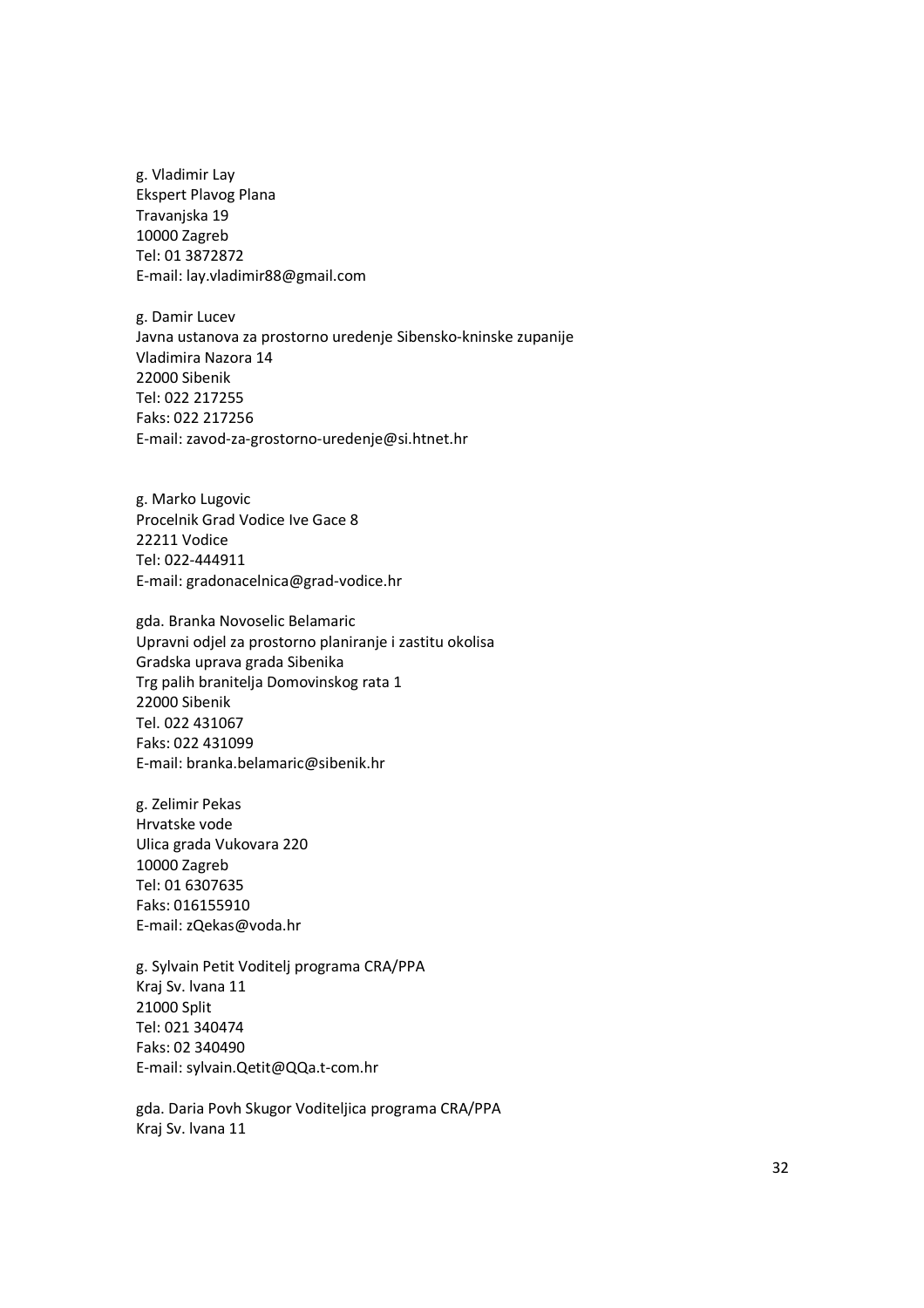21000 Split Tel: 021 340478 Faks: 021 340490 E-mail: daria.Qovh@QQa.t-com.hr

gda. Tanja Radic Lakos Veleuciliste u Sibeniku Trg Andrije Hebranga 11 22000 Sibenik Tel: 022 311060 Faks: 022 216716 g. Zoran Skala Sluzba za stratesku infrastrukturu Javna ustanova Zavod za prosterne uredenje Primorsko-goranske zupanije Splitska 2/11 51000 Rijeka Tel: 051 351774 Faks: 051 212436 E-mail: zavod@Qgz.hr; zoran. skala@Qgz.hr

gda Sanja Slavica Matesic Procelnica l}pravni odjel za zastitu okolisa i komunalne poslove Sibensko-kninska zupanija Tel: 022 460748 Faks: 022 460754 E-:mail: okolis.komunalno@skz.hr

gda. Marica Spahija Savjetnik za komunalne poslove, Upravni odjel za zastitu okolisa i komunalne poslove Sibensko-kninska zupanija Trg Pavla Subiéa 1. br. 2 22000 Sibenik Tel: 022 460746 E-mail: marica.sQahija@sibensko-kninska-zuQanija.hr

gda. Marina Stenek CRA/PPA Kraj Sv. lvana 11 21000 Split Tel: 021 340492 Fax: 021340490 E-mail: marinastenek@gmail.com

g.Neven Stipica Voditelj Programa CRA/PPA Kraj Sv. lvana 11 21000 Split Tel: 021 340479 Faks: 021 340490